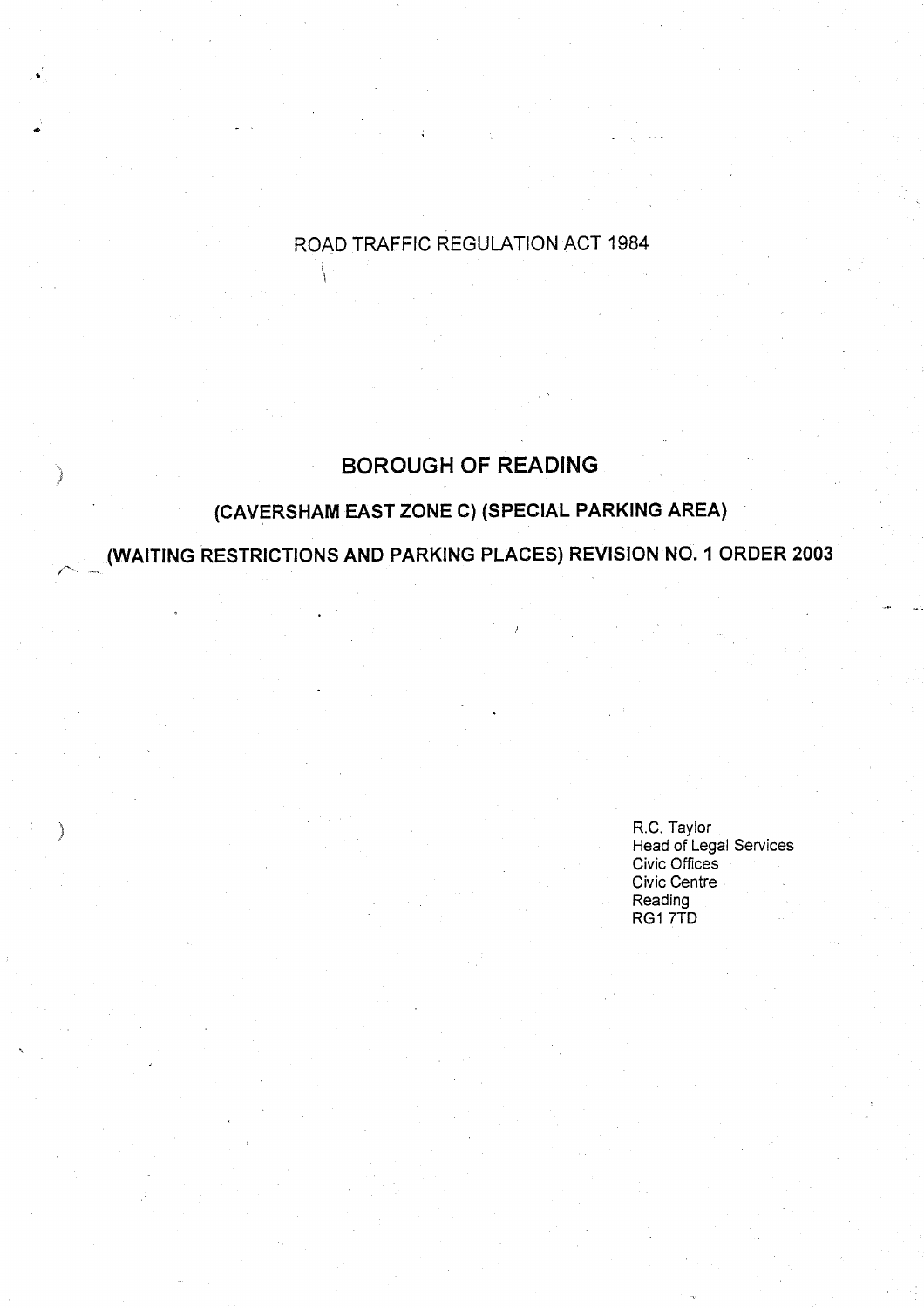# THE BOROUGH OF READING

# (CAVERSHAM EAST ZONE C) (SPECIAL PARKING AREA)

#### (WAITING RESTRICTIONS AND PARKING PLACES) REVISION NO **. 1 ORDER 200 3**

The Reading Borough Council (hereinafter referred to as "the Council") in exercise of the powers conferred by Sections 1(1), 2(1) to (3), 4(2) 32, 35 and 124 of and Part IV of Schedule 9 of the Road Traffic Regulation Act 1984 ("the Act of 1984"), as amended and of all other powers thereunto enabling and after consultation with the Chief Office? of Police in accordance with Part Ill of Schedule 9 to the Act of 1984 and the Road Traffic Act 1991, hereby THE BOROUGH OF RE<br>
(CAVERSHAM EAST ZONE C) (SPEC<br>
(WAITING RESTRICTIONS AND PARKING PLACE<br>
The Reading Borough Council (hereinafter referred to as "the C<br>
Sections 1(1), 2(1) to (3), 4(2) 32, 35 and 124 of and Part IV of S

# PART <sup>I</sup> **CITATION AND INTERPRETATION**

1. This Order shall come into operation on the 3<sup>rd</sup> March 2003 and may be cited as The Borough of Reading (Caversham East Zone C) (Special Parking Area) (Waiting Restrictions and Parking Places)Revision No . 1 Order 2003

2. In this Order, except where the context otherwise requires, the following expressions have the meanings hereby respectively assigned to them:-

"ambulance" has the same **meaning as** in the Vehicle Excise and Registration Act 1994 ;

"authorised agent" means the parking services contractor appointed by and acting on behalf of the Council for the purposes of the supervision and enforcement of this Order;

"authorised cab rank" **means an area** of carriageway which is comprised within and indicated by road markings complying with diagram 1028.2 in Schedule 6 to the 1994 Regulations;

"authorised officer" means the Head of Planning and Transport for the Council or any other officer to be designated by the Council;

"authorised parking place" means any parking place on a road, authorised or designated by this Order ;

"bus" has the same meaning as in Regulations 22 of the 1994 Regulations ;

"bus stand" means any area of carriageway, intended for the waiting by **buses**, which is comprised within and indicated by road markings complying with diagram 1025 .1 and incorporating the words "Bus Stand" in Schedule 6 and a sign complying with diagram 975 in Schedule 5 to the 1994 Regulations;

"bus stop clearway" means any area of carriageway intended for the waiting by buses, which is comprised within and indicated by road markings complying with diagram 1025.1 in Schedule 6 and a sign complying with diagram 974 in Schedule 5 to the 1994 Regulations;

"business permit" means a permit issued to a business occupying premises, the postal address of which is in a road or part of a road specified in Schedule 499 and issued under the provisions of Article 23 ;

"business permit holder" means a person to whom a business permit was issued under the provisions Article 23;

"carriageway" means a way constituting or comprised in a highway being a way (other than a cycle track) over which the public have a right of way for the passage of vehicles;

"disabled person's badge", "disabled person's vehicle" and "parking disc" have the same meanings as in the Local Authorities Traffic Orders (Exemption for Disabled Persons) (England) Regulations 2000;

"doctor" means a 'fully registered person' as defined in section 55 of the Medical Act 1983;

1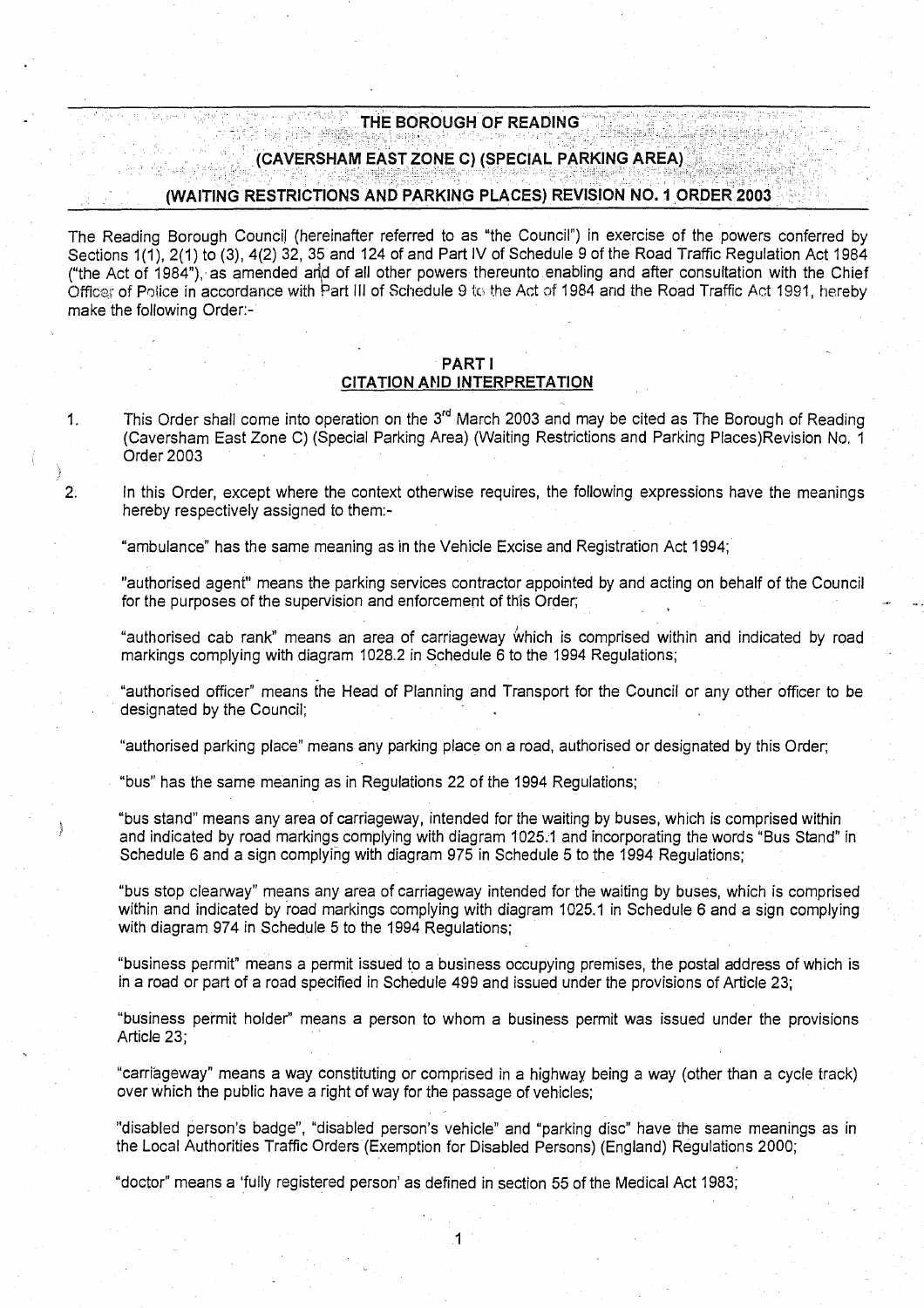**"driver**", **in relation to a vehicle waiting in a parking place or on a road or length of road** , **means the person** driving the vehicle at the time it was left in that parking place or road or length of road;

**"goods** " **means goods or burden of any description and includes postal packets of any description;**

**"delivering** " **and "collecting**" **in relation to any goods includes checking the goods for the purpose of their delive**ry **or collection;**

" **goods vehicle**" **means a motor vehicle which is constructed or adapted for use for the carriage of goods or burden of any description and which does not exceed 5 .30 metres in length or 2**. **25 metres in height;**

**"hackney carriage** " **means a vehicle licensed under Section 37 of the Town Police Causes** Act 1847, **Section 6 of the Metropolitan Carriages Act 1869, or any similar enactment;**

**"immobilisation device** " **has the same meaning as in Section 104(9) of the Road Traffic Regulation Act 1984;**

**"loading" means the loading or unloading of goods to or from a vehicle ;**

**"motorcycle" and "invalid carriage**" **have the same meanings as in Section 136 of the Road** Traffic Act of **1984;**

**"owner", in relation to a vehicle means a resident who is named in the vehicle registration document as the registered keeper of a goods or passenger vehicle or who has the use of such a vehicle in the course of his employment and who is entitled to use such a vehicle as though he were the registered keeper thereof;**

**"parking a**tt**endant**" **means a person authorised by or on behalf of the Council to supervise any parking area;**

**"parking place**" **means a road or length of road which is provided for the leaving of vehicles ;**

**"passenger vehicle** " **means** -**a motor vehicle (other than a motor cycle or invalid carriage** ) **not exceeding 5.30 metres in length and 2.25 metres in height and constructed or adapted for the carriage of passengers and their effects ;**

**"penalty charge" and "reduced penalty charge** " **means a charge set by the Council under the provisions of** section 66 of the Road Traffic Act 1991 and with the approval of the Secretary of State for Transport which **is to be paid to the Council within 28 days beginning with the date of the notice** , **or 14 days in the case of a reduced penalty charge** , **following the issue of a penalty charge notice ;**

**"penalty charge notice**" **means a notice issued or served by a parking attendant pursuant to the provisions of section 66 of the Road** Traffic Act 1991 ;

**"permit**" **means a permit issued under the provisions of Articles 23** , **26,27 and 28;**

"permit holder" means a person to whom a permit has been issued;

**"permitted hours** " **means the hours shown at the commencement of a Schedule ;**

**"relevant position**" **in respect of: -**

)

- **(a) a disabled person**'**s badge or a parking permit, mean <sup>s</sup>**
	- **(i) in the case of a vehicle fi**tt**ed with a front windscreen, that the badge or permit is exhibited thereon with the front facing forward on the nearside of and immediately behind the windscreen ; or**
	- **(ii) the case of a vehicle not fitted with a front windscreen** , **that the badge or permit is exhibited on the front or nearside of the vehicle;**
- **(b) a disabled person**' **s parking disc**, **means that the side showing the time is facing forward or outward and immediately behind the windscreen or side window nearest to the kerb ;**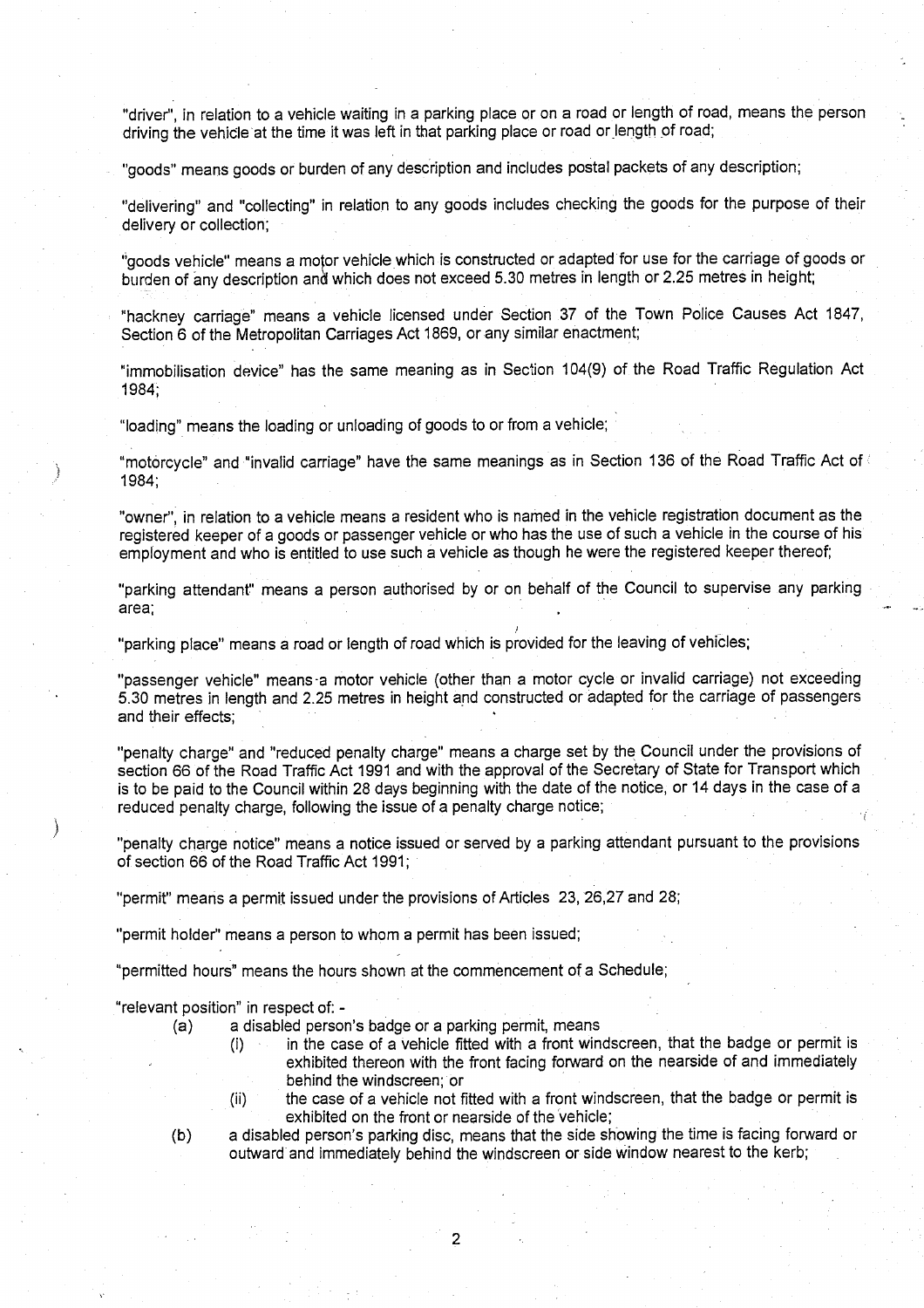"resident" means a person whose usual place of abode is at premises the postal address of which is in a road or part of a-road specified in Schedule<sub>1499</sub>;

**"specified position**" **a vehicle left in a parking place during the permitted hours in accordance with the** foregoing provisions of this Order shall cause it so to stand:-

- **(a) in the case of the parking place in relation to which special provisions as to the manner of standing of a vehicle in that place are specified-in an item specified in a Schedule as to be in accordance with those provisions;**
- (b) in the case of any other parking place
	- **(i) if\_ tho parking place is not in a one-way street, that the left or near**-**side of the** vehicle is adjacent to the left-hand edge of the carriageway;
	- **(ii) that the distance between the edge of the carriageway and the nearest wheel of the vehicle is not more than 300 millimetres ;**
	-
- (c) so that every part of a vehicle is within the limits of a parking place;<br>(d) that no part of the vehicle obstructs any vehicular means of ingres **(d) that no part of the vehicle obstructs any vehicular means of ingress to or egress from any** premises adjacent to the side of the roac on which the vehicle is waiting.

"specified hours" means the hours shown at the commencement of a Schedule containing parking or unloading places;

"telecommunication system" has the same meaning as in the Telecommunications Act 1984 ;

**"The 1994 Regulations**" **means the Traffic Signs Regulations and General Directions 1994;**

"**traffic sign**" **means a sign of any size, colour and type prescribed or authorised under, or having the effect** as though prescribed or authorised under Section 64 of the Act of 1994 .

- **<sup>3</sup> . Except where otherwise stated**, **any reference in this Order to a numbered Article or Schedule is a** reference to the Article or Schedule bearing that number in this Order;
- 4. The prohibitions imposed by this Order shall be in addition to and not in derogation of any restriction, prohibition or requirement imposed by any Regulations or Orders made or having effect as if made under the Act of 1984, or by or under any other enactment.
- 5. Save where the contrary is indicated, any reference in this Order to:-
	- (a) this Order or another Order shall be construed as such a reference to this Order or, as the case may be, such other Order, as the same may have been or may from time to time be amended, varied or supplemented;
	- **(b) a Statute or Regulation shall be construed as reference to such Statute or Regulations as the** same may have been, or may from time to time be amended or re-enacted.
	- (c) The requirements of any Article making reference to a numbered Schedule to this Order shall only have effect when a Schedule similarly. numbered is appended to this Order.

# **PART 11**

# **WAITING AND LOADING OF VEHICLES**

- **6. Save as provided in Articles 7 and 8 no person shall, except upon the direction or with the permission of a** Police Constable in uniform, Traffic Warden or a Parking Attendant, cause or permit any vehicle during **each separately dated day,to:-**
	- **(a) wait or load at any time on Mondays to Sundays inclusive in the lengths of roads specified in** Schedule 1;
	- (b) wait at any time on Mondays to Sundays inclusive or load between 7 .30 a.m . and 9.30 a.m . and between 4.00 p.m. and 6.00 p.m. on Mondays to Sundays inclusive in the lengths of roads specified in Schedule 2;
	- (c) wait between 7.00 a.m. and 6.00 p.m, on Mondays to Saturdays inclusive or load between 7 .30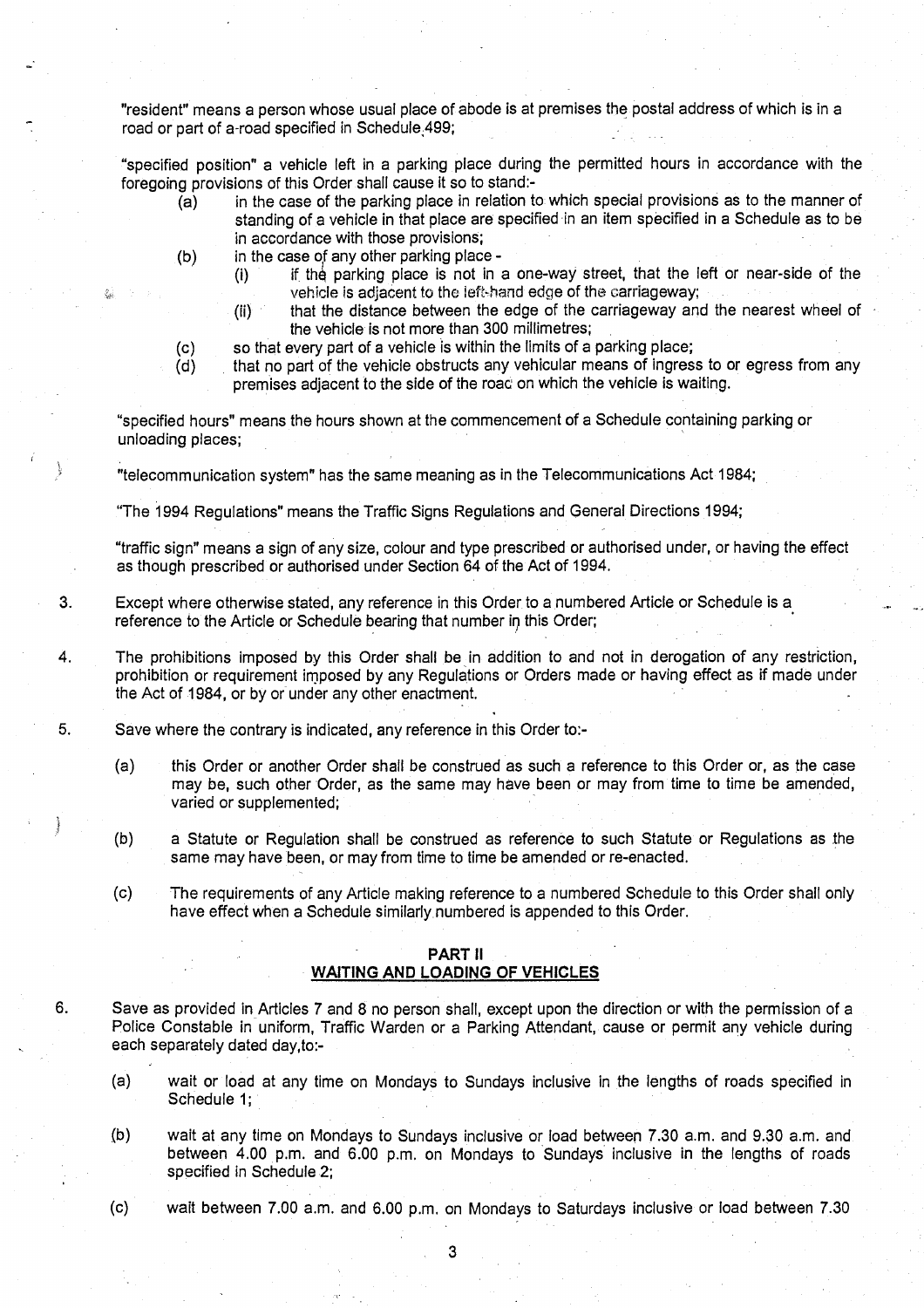**a.m. and 9**. **30 a.m** . **and between 4.00 p**. **m . and 6**. **00 p.m**. **on Mondays to Saturdays inclusive in the lengths of roads specified in Schedule 3 ;**

- **(d) wait at any time on Mondays to Sundays inclusive in the lengths of roads specified in Schedule 4 ;**
- **(e) wait between 8.00 a**.**<sup>m</sup> . and 6**. **30 p.m** . **on Mondays to Fridays inclusive in the lengths of roads specified in Schedule 5 for a longer period than 2 hours or** , **if a period of less than 2 hours has elapsed since the previous period of waiting by the same vehicle in the same length of road ;**
- **(f) wait between 8.00 a**, **in. and 6 .30 p.m. on Mondays to Fridays inclusive in the lengths of roads** specified in Schedule for a **longer period** than 1 **hour or**, **if a period of less than 1 hour has elapsed since the previous period of waiting by the same vehicle in the same length of road ;**
- **(g) wait at any time on Mondays to Sundays inclusive in the lengths of roads specified in Schedule 9, except for Police Vehicles;**
- **(h) wait at any time on Mondays to Sundays inclusive in the lengths of roads specified in Schedule 12, except for Motor Cycles;**
- **(i) wait between 7.00 a**.**m. and 6**.**00 p.m**. **on Mondays to Saturdays inclusive in the lengths of roads specified in Schedule 13 ;**
- **(j) wait at any time on Mondays to Sundays inclusive or load between 8 .15 a**.**m . and 9**.**15 a .m . and between 4**.**00 p.m** . **and 6** . **15 p.m**. **on Mondays to Sundays inclusive in the lengths of roads specified in Schedule 14 ;**
- **(k) wait between 8.00 a**. **m. and 6**.**30 p.m. on Mondays to Fridays inclusive in the lengths of roads specified in Schedule 15 for a longer period than 30 minutes or** , **if a period of less than 1 hour has elapsed since the previous period of waiting by the same vehicle in the same length of road ;**
- **(I) wait at any time on Mondays to Sundays inclusive or load between 7 .00 a**.**m . and 6**. **00 p.m. on Mondays to Saturdays inclusive in the lengths of roads specified in Schedule 16 ;**
- **(m) wait at any time on Mondays to Saturdays inclusive or load between 8 .15 a.m . and 9 .15 a .m . and between 4**. **00 p.m**. **and** 6,15 **p.m. on Mondays to Saturdays inclusive in the lengths of roads specified in Schedule 17;**
- **(n) wait between 8 .00 a** . **<sup>m</sup> . and 6**.**30 p.m**. **on Mondays to Fridays inclusive in the lengths of roads specified in Schedule 18 ;**
- **(o) wait between 8.00 a**. **m. and 8**.**00 p.m. on Mondays to Saturdays inclusive in the lengths of streets specified in Schedule 20, for a longer period than 2 hours or, if a period of less than 2 hours has elapsed since the previous period of waiting by the same vehicle in the same length of road, except for vehicles displaying a valid permit;**
- **(p) wait between 8 .00 a**.**m. and 6**. **30** <sup>p</sup> .m . on **Mondays to Fridays inclusive in the lengths of roads specified in Schedule 21** , **except for Ambulances ;**
- **(q) wait between 8.00 a.m . and 6**.**30 p.m** . **on Mondays to Saturdays inclusive in the lengths of roads specified in Schedule 23 ;**
- **(r) wait between 8.00 a**. **m. and 6**.**30 p.m**. **on Mondays to Saturdays inclusive in the lengths of roads specified in Schedule 24 for a longer period than 30 minutes or** , **if a period of less than 30 minutes** has elapsed since the previous period of waiting by the same vehicle in the same length of road;
- **(s) wait between 8.00 a** . **<sup>m</sup> . and 6**. **30 p .m** . **on Mondays to Saturdays inclusive in the lengths of roads specified in Schedule 25 for a longer period than 2 hours or, if a period of less than 2 hours has elapsed since the previous period of waiting by the same vehicle in** th**e same length of road ;**

4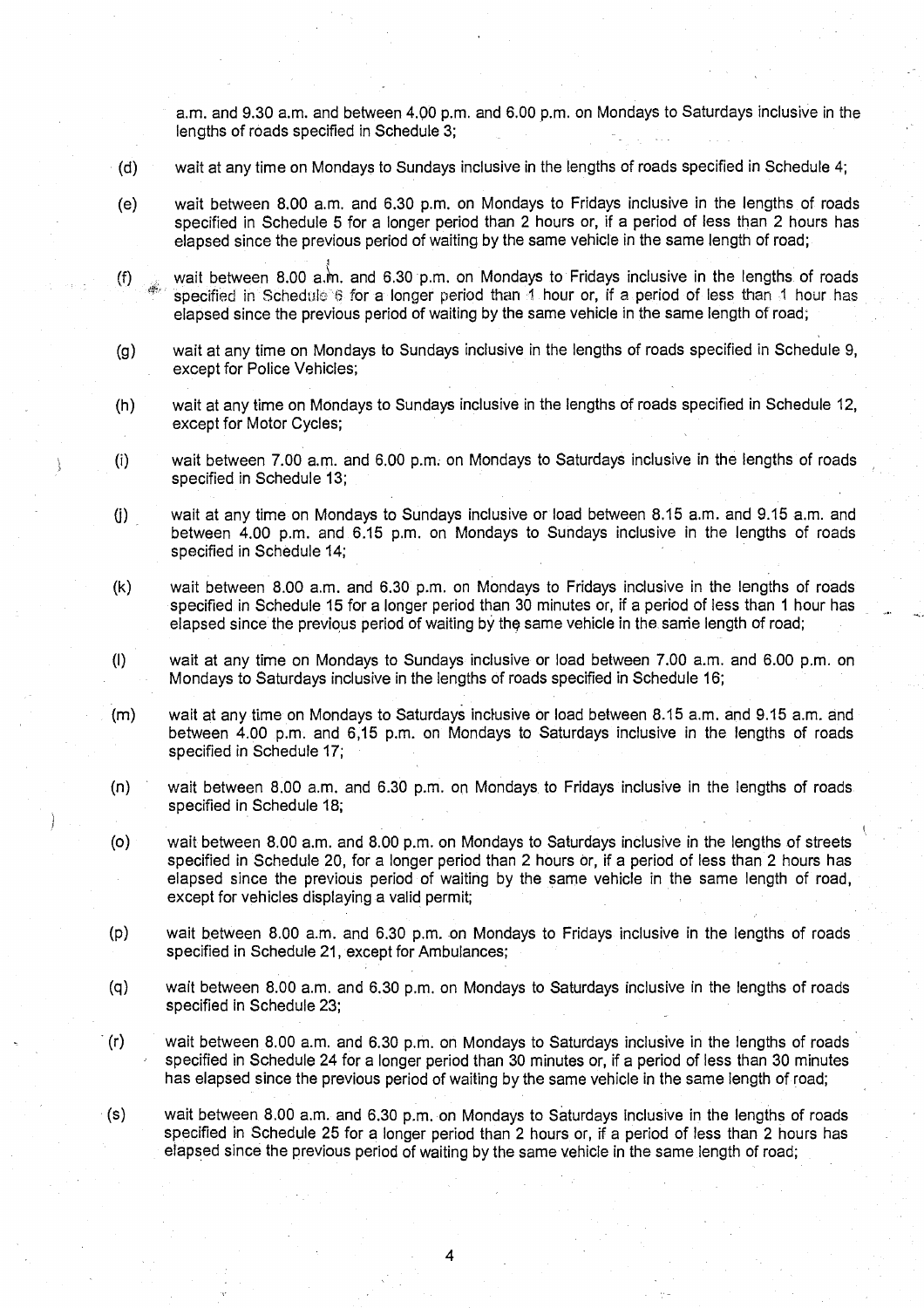- (t) wait between 8.00. a .m. and 6 .30 p.m. on Mondays to Saturdays inclusive in the lengths of roads specified in Schedule 26 for a longer period than 30 minutes or, if a period of less than 1 hour has **elapsed since the previous period of waiting by the same vehicle** in **the same length of road,** except for vehicles displaying a valid parking permit;
- (u) wait between 8.00 a.m. and 6.30 p.m. on Mondays to Saturdays inclusive in the lengths of roads specified in Schedule 27 for a longer period than 30 minutes or, if a period of less than 1 hour has elapsed since the previous period of waiting by the same vehicle in the same length of road;
- (v) wait at any time on Mondays to Sundays inclusive or load between 8.15 a.m. and 9.15 a.m. and } between 4.00 p.m, and 6.15 p.m. on Mondays to Saturdays inclusive in the -lengths of roads **specified in Schedule 28 ;**
- **(w) wait at any time on Mondays to Sundays inclusive or load between 8 .15 a** . **m. and 9.15 a.m . and between 4** . **00** <sup>p</sup> .m . **and 6**.**00 p .m**. **on Mondays to Sundays inclusive in the lengths of roads specified in Schedule 29;**
- (x) wait at any time on Mondays to Saturdays inclusive in the lengths of roads specified in Schedule  $31:$
- **(y) wait between 8 .00 a**.**m. and 6**.**30 p.m. on Mondays to Saturdays inclusive in the lengths of roads specified in Schedule 32 for a longer period than 10 minutes or, if a period of less than 10 minutes has elapsed since the previous period of waiting by the same vehicle in the same length of road ;**
- (z) wait at any time on Mondays to Sundays inclusive or load between 8 .00 a.m. and 9 .30 a .m . and between 2.30 p.m. and 6.30 p.m. on Mondays to Sundays inclusive in the lengths of roads specified in Schedule 33;
- **(aa) wait between 8.00 a**. **<sup>m</sup> . and 6**. **30 p.m . on Mondays to Saturdays inclusive or load between 8 .00** a.m. and 9.30 a.m. and between 2.30 p.m. and 6.30 p.m. on Mondays to Saturdays inclusive in the **lengths of roads specified in Schedule 34 ;**
- **(bb) wait at any time on Mondays to Sundays inclusive or load between 8 .15 a.m**. **and 9.15 a.m. and between 4**. **15 p.m. and 6** . **15 p.m. on Mondays to Sundays inclusive in the lengths of roads** specified in Schedule 35;
- (cc) wait at any time on Mondays to Sundays inclusive or load between 7.30 a.m. and 9.30 a.m. and **between 4**.**00 p.m**. **and 6**. **00 p.m**. **on Mondays to Sundays inclusive in the lengths of roads specified in Schedule 36;**
- (dd) wait between 7.00 a.m. and 3.00 p.m . on Mondays to Fridays inclusive in the lengths of roads specified in Schedule 37;
- (ee) wait between 6.00 p.m. and 10.00 p.m. on Tuesdays and Wednesdays and between 1.00 p.m. and **6.00 p**. **m. on Saturdays in the lengths of roads specified in Schedule 38 ;**
- **(ff) wait between 8.00 a.m . and 6**. **30 p.m** . **on Mondays to Saturdays inclusive in the lengths of roads specified in Schedule 40 for a longer period than 1 hour or, if a period of less than 2 hours has elapsed since the previous period of waiting by the same vehicle in the same length of road ;**
- **(gg) wait at any time on Mondays to Sundays inclusive or load between 8 .15 a.m**. **and 9**. **15 a.m . and between 4**.**00 p.m**. **and 6** . **15 p.m . on Mondays to Fridays inclusive and between 8 .15 a**.**m. and 6.15 p.m . on Saturdays in the lengths of roads specified in Schedule 41 ;**
- (hh) load between 8 .15 a.m . and 9.15 a.m . and between 4 .00 p.m . and 6 .00 p .m . on Mondays to Sundays inclusive in the lengths of roads specified in Schedule 42;
- {ii) wait at any time on Mondays to Sundays or load- between 8 .15 a .m . and 9.15 a.m . and between 3.30 p.m. and 6.15 p.m. on Mondays to Sundays inclusive in the lengths of roads specified in Schedule 43;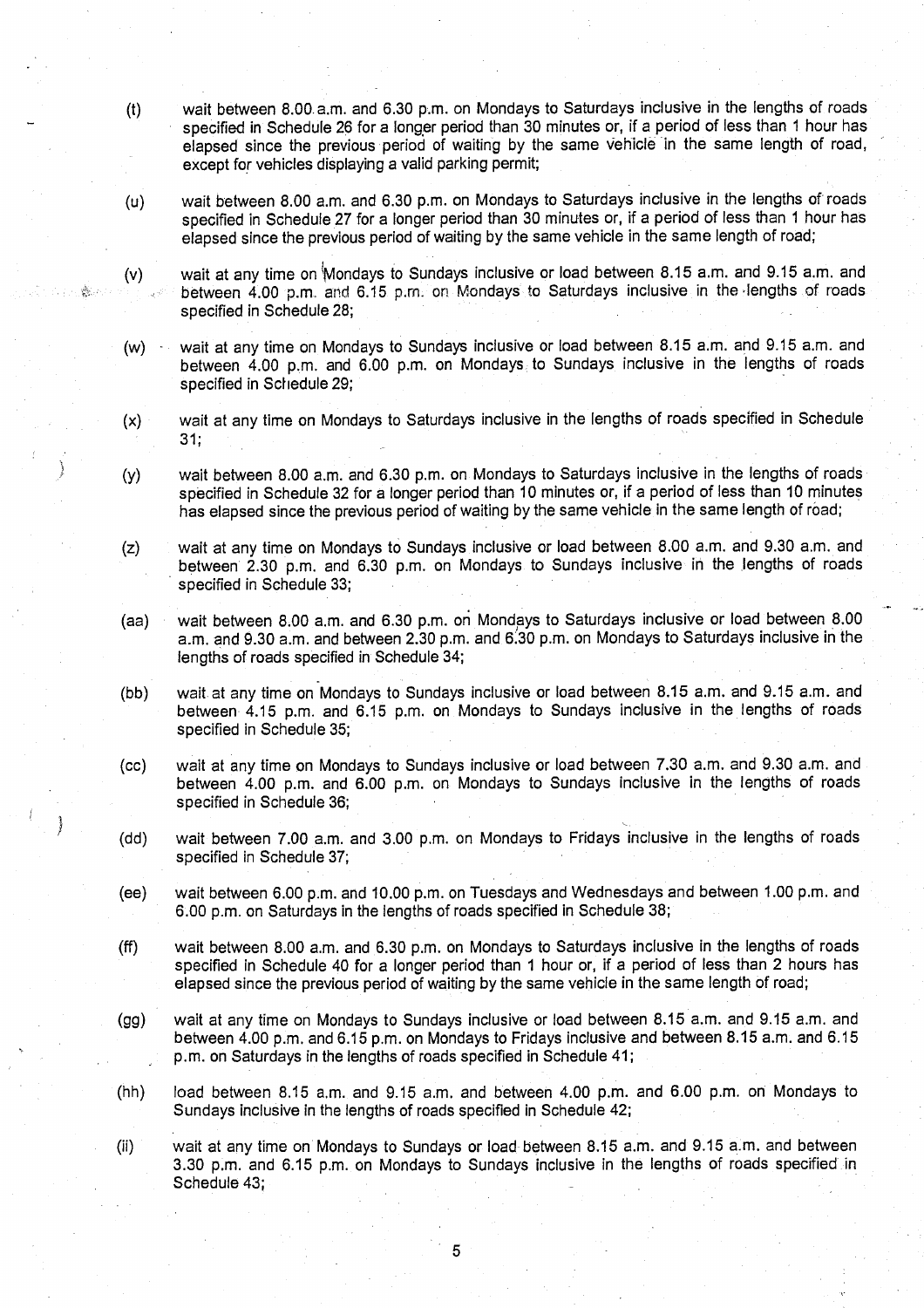- (jj) wait or load between 8.15 a.m. and 8.00 p.m. on Mondays to Saturdays inclusive in the lengths of roads specified in Schedule 44;
- (kk) wait at any time on Mondays to Sundays inclusive or load between 8.15 a.m. and 1.00 p.m. and between 4.00 p.m. and 6.15 p.m. on Mondays to Sundays inclusive in the lengths of roads specified in Schedule 46;
- (II) wait at any time on Mondays to Sundays inclusive or load between 8 .15 a.m. and 9.15 a.m. and between 1.00 p.m. and 6.15 p.m. on Mondays to Sundays inclusive in the lengths of roads specified in Schedule 47;
- (mm) wait at any time on Mondays to Sundays inclusive or load between 8 .15 a.m . and **9.15** a.m . and between 4.15 p.m. and 6.15 p.m. on Mondays to Saturdays inclusive in the lengths of roads specified in Schedule 48;

(nn) wait between 9.00 a.m. and 5.30 p.m. on Mondays to Fridays inclusive in the lengths of roads specified in Schedule 49 for a longer period than 2 hours or, if a period of less than 2 hours has elapsed since the previous period of waiting by the same vehicle in the same length of road except for valid Resident Permit Holders.

- (oo) wait between 8.00 a.m. and 6.30 p.m. on Mondays to Saturdays inclusive in the lengths of roads specified in Schedule 50 for a longer period than 1 hour or, if a period of less than 1 hour has elapsed since the previous period of waiting by the same vehicle in the same length of road;
- (pp) wait at any time on Mondays to Sundays inclusive or load at any time on Mondays to Saturdays inclusive in the lengths of roads specified in Schedule 51;
- (qq) wait or load at any time on a Sunday in the lengths of roads specified in Schedule 52;
- (rr) wait or load at any time on Mondays to Saturdays inclusive in the lengths of roads specified in Schedule 53;
- (ss) wait between 8.00 a.m. and 11.30 a.m. on Mondays to Saturdays and wait for a longer period than 30 minutes or, if a period of less than 30 minutes has elapsed since the previous period of waiting by the same vehicle in the same length of road between 11 .30 a.m . and 6.30 p.m. on Mondays to Saturdays inclusive, in the lengths of roads specified in Schedule 54;
- (tt) wait at any time on Mondays to Sundays inclusive or load between 8 .00 a.m. and 6 .30 p.m . on Mondays to Saturdays inclusive in the lengths of roads specified in Schedule 57;
- (uu) wait between 8.00 a.m. and 6.30 p.m. on Mondays to Saturdays inclusive on odd dates in the lengths of roads specified in Schedule 58;
- (w) wait between 8.00 a.m. and 6.30 p.m. on Mondays to Saturdays inclusive on even dates in the lengths of roads specified in Schedule 59;
- (ww) wait between 8 .00 a.m. and 6 .30 p.m. on Mondays to Saturdays inclusive in the lengths of roads specified in Schedule 60 for a longer period than 10 minutes or, if a period of less than 20 minutes has elapsed since the previous period of waiting by the same vehicle in the same length of road;
- (xx) wait between 8.00 a.m. and 6.30 p.m. on Mondays to Saturdays inclusive in the lengths of roads specified in Schedule 61 for a longer period than 2 hours or, if a period of less than 2 hours has elapsed since the previous period of waiting by the same vehicle in the same length of road except for vehicles displaying a valid parking permit;
- (yy) wait at any time on Mondays to Sundays inclusive or load between 7 .15 a.m. and 9.45 a.m. and between 4.00 p.m. and 6.15 p.m. on Mondays to Sundays inclusive in the lengths of roads specified in Schedule 62;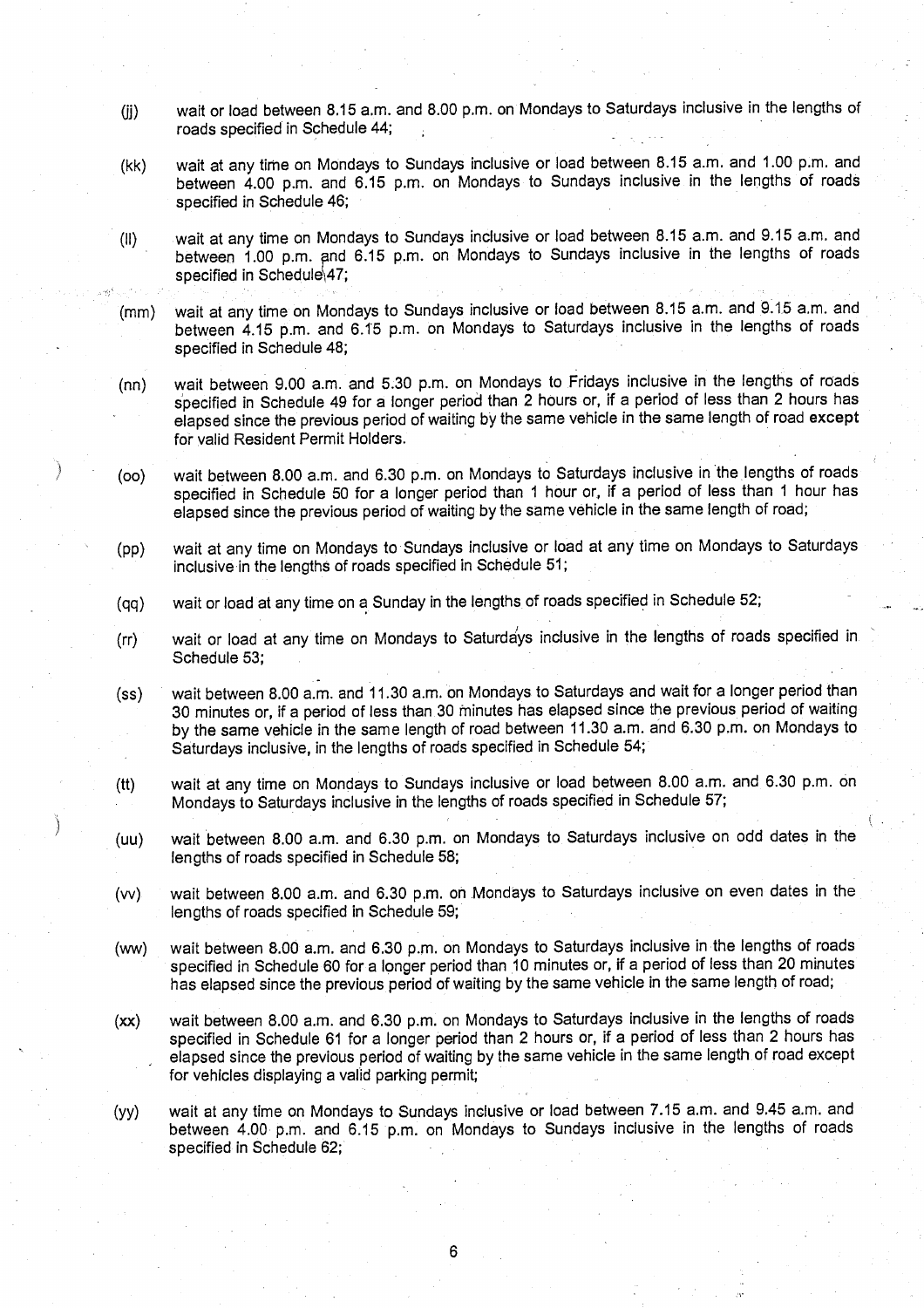- **(zz) wait between 8 .00 a**. **<sup>m</sup> . and 6**.**30 p.m. on Mondays to Saturdays inclusive or load between 8 .00 a.m. and 9.45 a.m**. **and between 4.00 p**.**<sup>m</sup> . and 6**. **15 p.m. on Mondays to Saturdays inclusive in the lengths of roads specified in Schedule 63;**
- **7. Nothing in Article 6 shall apply to any vehicle waiting in the lengths of roads referred to therein for so long as it may be necessa**ry **to enable :-**
	- **(a) a person to board** or alight **from the vehicle ;**
	- **(b) the vehicle** , if it cannot conveniently be used for **such purpose in any other road**, to be used in **connection with any of the following operations**, namely:
		- **(i) building** , **industrial or demolition operations ;**
		- **(ii) the removal of any obstruction to traffic;**
		- ( **iii) the maintenance**, **improvement or reconstruction of the said lengths of roads ;**
		- **(iv) the laying, erection**, **alteration or repair in or in land adjacent to the said lengths of roads of any sewer or of any main**, **pipe or apparatus for the supply of gas, water or electricity or of any telecommunications system ;**
		- **(v) the se**rv**ice of a Local Authority or a Water Authority in pursuance of statutory powers or duties ;**
	- **(c) the vehicle to be used for the purpose of delivering or collecting postal packages as defined in Section 87 of the Post Office Act 1953 ;**
	- **(d) the vehicle to take in petrol** , **oil, water or air from any garage situated on or adjacent to the said lengths of roads;**
	- **(e) the vehicle to wait at or near to any premises situated on or adjacent to the said lengths of** roads for so long as such waiting by that vehicle is reasonably necessary in connection with any wedding or funeral;
	- (**f) the vehicle being used for fire brigade,** . **ambulance or police purposes .**
- **8. (1) Nothing in Article 6 shall apply:-**
	- **(a) to any vehicle waiting for so long as** may be **necessa**ry **for the purpose of enabling goods to be loaded on or unloaded from the vehicle ;**
	- **(b) to a Disabled Person**'**s Vehicle, displaying a Disabled Person's Badge in the relevant** position, for a period not exceeding 3 hours (not being a period separated by an interval of **less than 1 hour from a previous period of waiting by the same vehicle in the same length** of road on the same day), provided that the Disabled Person's Vehicle also displays in the **relevant position**, **a Parking Disc (on which the driver or other person in charge of the vehicle has marked the time at which the period of waiting began** ) **excepting those lengths of roads specified in the Schedules referred to in paragraph** (**c) of this Article;**
	- **(c) to a Disabled Person's Vehicle** , **displaying a Disabled Person's** badge **in the relevant position, waiting on the lengths of roads specified in Schedules 5, 6, 15, 20, 24, 25** , **26, 27, 32, 40**, **49, 50**, **58, 59 60 and 61 during the specified limited waiting hours ;**

**provided that such exemptions do not apply during the hours when loading restrictions are imposed by that Article.**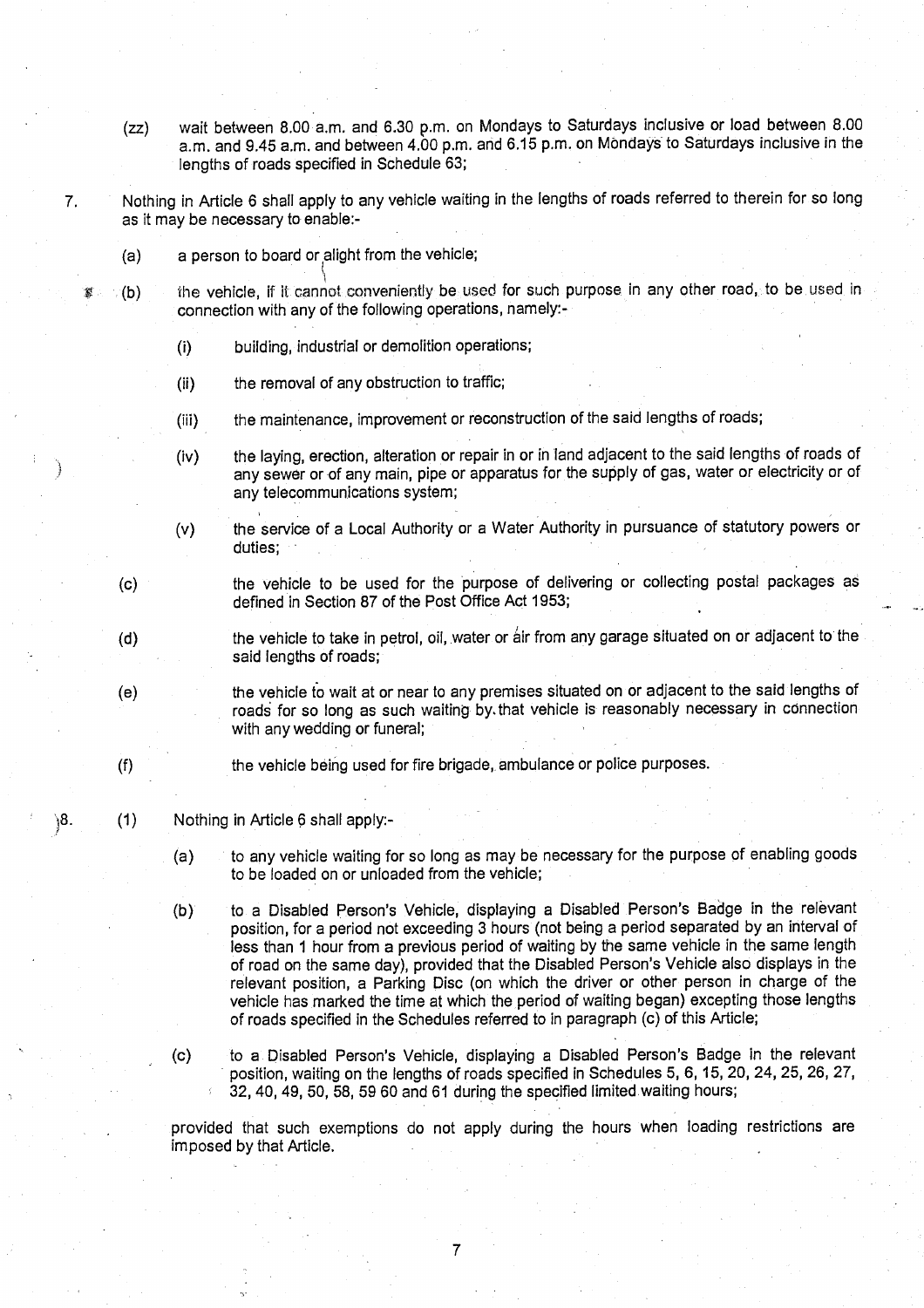- (2) Nothing in Article 6 shall apply to any vehicle:-
	- **(a) waiting upon an authorised parking place ; or**
	- **(b) being a Hackney Carriage**, **waiting upon an authorised cab rank ; or**
	- **(c) waiting for so long as may be necessa**ry **to enable the vehicle to be used in the provision** of a local service within the meaning of the Transport Act 1985 .

9. No person shall, except upon the direction or with the permission of a Police Constable in uniform, Traffic Warden or a Parking Attendant, cause or permit any vehicle other than .-

- **(a) a goods vehicle to wait for the purpose of loading in a loading bay specified in Schedule 7 between** 7.00 a.m . and 6.00 p.m . on Mondays to Saturdays inclusive;
- **(b) a disabled person**' **s vehicle** , **displaying a Disabled Person**'**s Badge in the relevant position** , **to wait in a disabled parking place specified in Schedule 8 at any time** , **for a period not exceeding 4 hours** (not being a period separated by an interval of less than 2 hour from a previous period of waiting by the same vehicle in the **same length** of road on the same day), provided that the Disabled Person's Vehicle also displays in the relevant position, a Parking Disc (on which the driver or other person in charge of the vehicle has marked the time at which the period of waiting began);
- (c) a Hackney Carriage to stop or wait, at any time on Mondays to Sundays inclusive, in the lengths of **roads specified in Schedule 10 ;**
- (d) a Hackney Carriage to stop or wait, between 11 .00 p.m. and 6.30 a.m . on Mondays to Sundays **inclusive, in the lengths of roads specified in Schedule 11 ;**
- **(e) a goods vehicle to wait at any time for the purpose of loading in a loading bay specified in Schedule 19.**
- 10. No person shall, except upon the direction or with the permission of a Police Constable in uniform, Traffic Warden or a Parking Attendant, cause or permit any vehicle:-
	- (a) to stop between 8.00 a .m . and 5.00 p.m. on Mondays to Fridays on a School-Keep-Clear marking specified in Schedule 22;
	- (b) to wait, at any time on Mondays to Sundays inclusive in the lengths of roads specified in Schedule **107 other than vehicles displaying in the relevant position a valid Disabled Persons Badge ;**
	- **(c) other than a bus to wait at any time on Mondays to Sundays inclusive, in a bus stop clearway as** specified in Schedule 305;
	- (d) other than a bus to stop or wait, between 7 a .m. and 7 p.m . on Mondays to Sundays inclusive, in a bus stop clearway as specified in Schedule 400;
	- **(e) other than a bus to wait at any time on Mondays to Sundays inclusive, in a bus stand as specified** in Schedule 402;
	- (f) other than a bus to wait between 7.30 a.m. and 8 .45 a.m. on Mondays to Sundays inclusive, in a **bus stand as specified in Schedule 403 .**
- 11 . Nothing in Article 10 shall apply to any vehicle waiting in the lengths of road referred to therein for so long **as may be necessa** ry **to enable :**
	- (a) the vehicle, if it cannot conveniently be used for such purpose in any other road, to be used in connection with the removal of any obstruction to traffic;
	- **(b) the vehicle being used for fire brigade** , **ambulance or police purposes ;**
	- (c) the maintenance, improvement or reconstruction of the said lengths of roads ;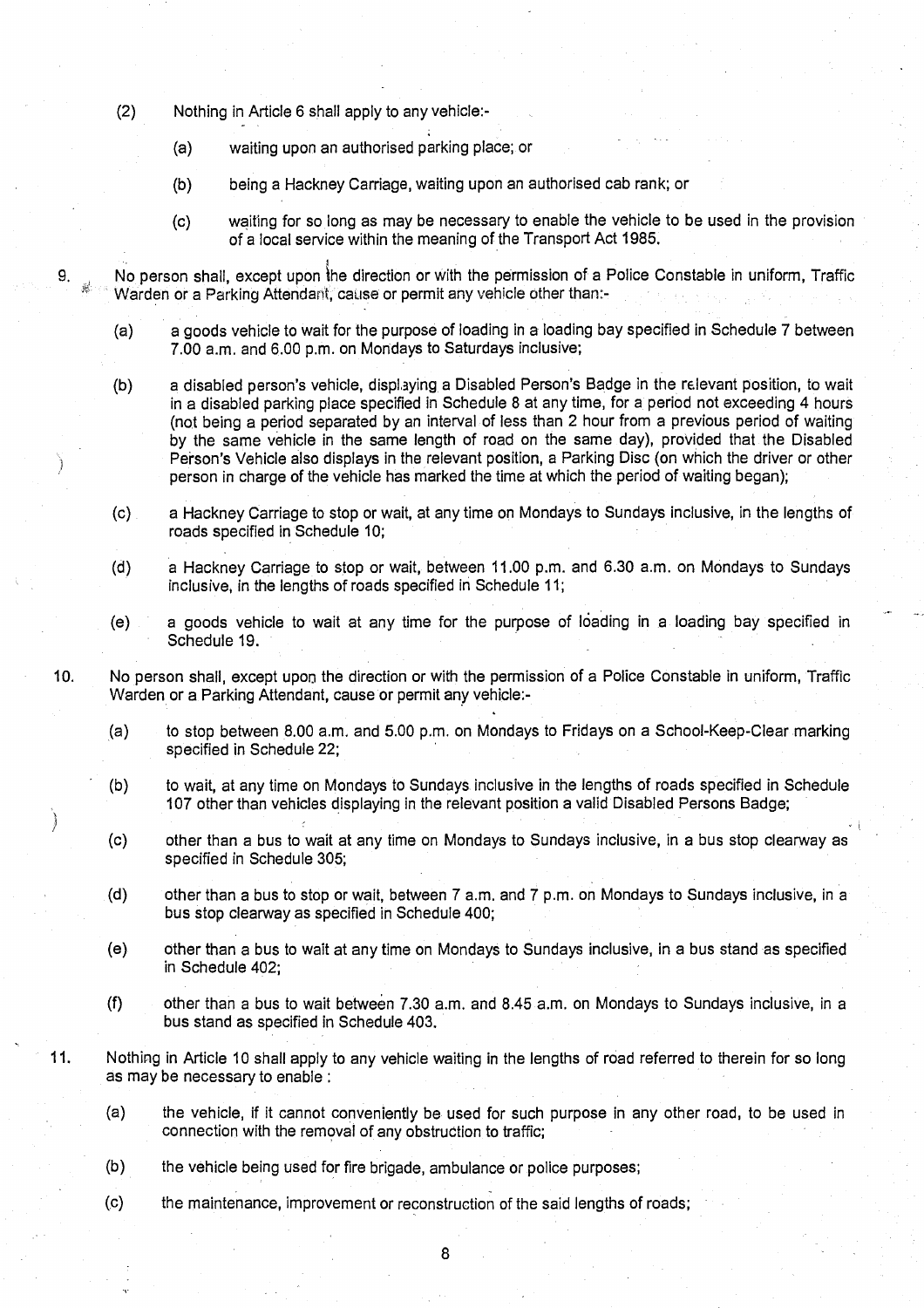- **(d) the laying**, **erection, alteration or repair in or in land adjacent to the said lengths of roads of any sewer or of any main**, **pipe or apparatus for the supply of gas**, **water or electricity or of any telecommunications system ;**
- **(e) is required by law to stop;**
- **(f) is obliged to do so in order to avoid an accident**
- 12. Save as provided in Article 1\$, no person shall, except upon the direction or with the permission of a Police **Constable in** uniform, **Traffic Warden or a Parking Attendant** , **cause or permit any vehicle to :-** 34.
	- **(a) wait between 7.45 a**. **<sup>m</sup> . and 9** . **15 a.m . and between 4.30 p**. **m. and 6**.**30 p.m**. **on Mondays to Saturdays inclusive in the lengths of roads specified in Schedule-300 ;**
	- **(b) wait** between **<sup>7</sup> .45 a.m . and 9.15 a.m. and between 4 .30 p.m . and 31.30 p.m. on Mondays to Fridays inclusive in the lengths of roads specified in Schedule 301 ;**
	- **(c) wait at any time on Mondays to Sundays inclusive in the lengths of roads specified in Schedule 303;**
	- **(d) wait between 7.30 a**. **m. to 9.30 a**. **m. and between 3.30 p**.**m. and 6**. **30 p.m** . **on Mondays to Saturdays inclusive in the lengths of roads specified in Schedule 304 .**
- **13. (1) Nothing in Article 12 shall apply to any vehicle waiting in the lengths of roads referred to therein for** so long as it may be necessary to enable:
	- **a) the vehicle**, **if it cannot conveniently be used for such purpose in any other road, to be** used in connection with the removal of any obstruction to traffic;
	- **b) the vehicle to be used for the purpose of delivering or collecting postal packages as defined in Section 87 of the Post Office Act 1953 ;**
	- c) the vehicle being used for fire brigade, ambulance or police purposes;
	- **d) the maintenance**, **improvement or reconstruction of the said lengths of roads;**
	- **e) the laying**, **erection**, **alteration or repair in or in land adjacent to the said lengths of roads of any sewer or of any main** , **pipe or apparatus for the supply of gas, water or electricity or of any telecommunications system ;**
	- **f) the vehicle**, **if it cannot conveniently be used in any other road** , **to be used in connection with any building operation or demolition.**
	- (**2) Nothing in Article 12 shall apply to any vehicle waiting in any of roads or lengths of roads referred to therein when the person in control of the vehicle :-**
		- **(a) is required by law to stop;**
		- (b) is obliged to do so in order to avoid an accident; or
		- **(c) is prevented from proceeding by circumstances outside his control and it is not reasonably practicable for him to drive or move the vehicle to a place not on any main carriageway of a road specified in Schedules 300, 301, 302** , **303 and 304 .**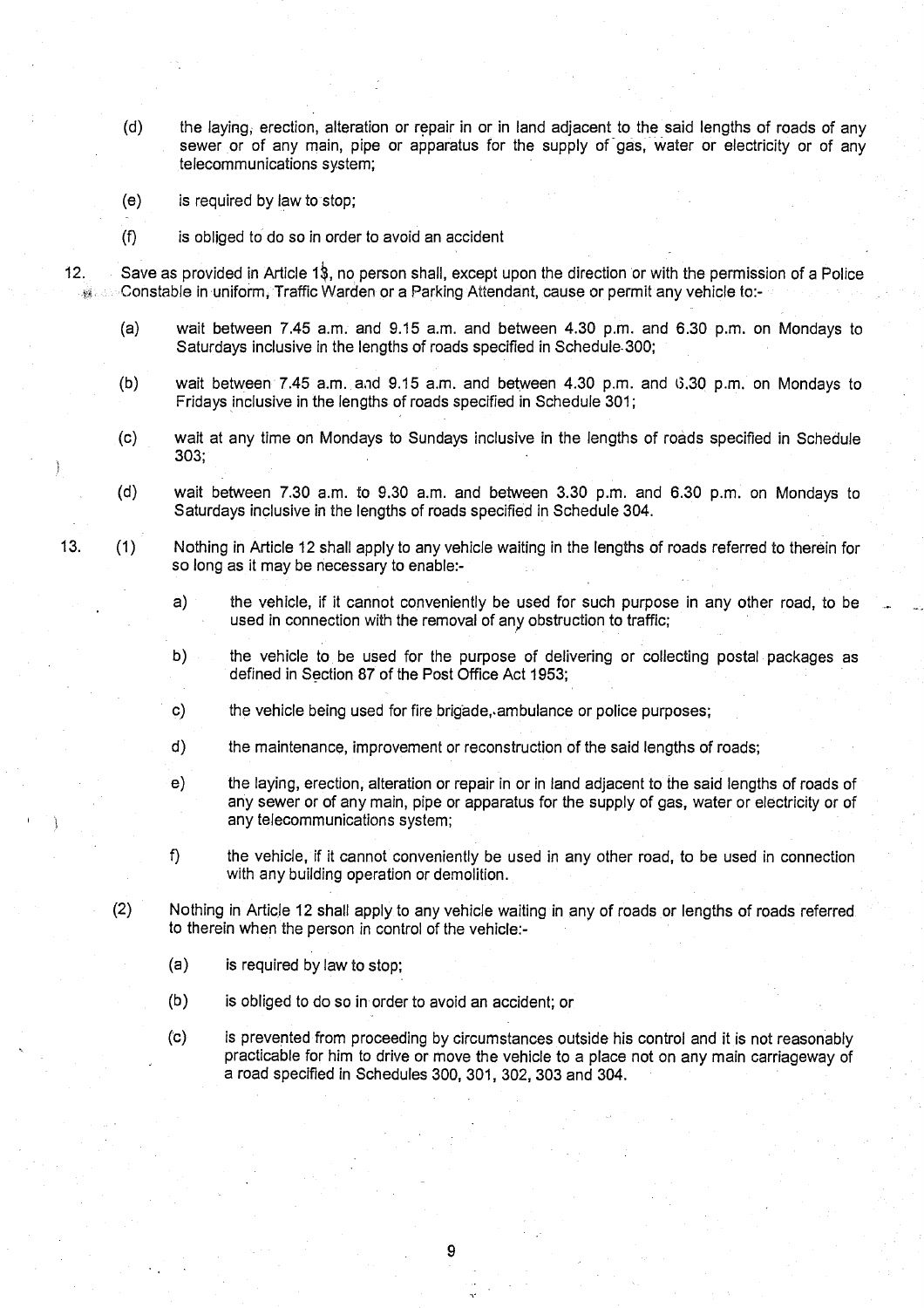#### PART III AUTHORISATION AND USE OF PARKING PLACES

- 14. (1) The lengths of roads specified in Schedules 49, 61, 99, 100, 101, 104, 105 and 106, are authorised to be used as parking places for the parking during the permitted hours and in such positions as are specified in the said Schedules, of a vehicle displaying in the relevant position a valid Residents Parking Permit issued by the Council.
	- (2) The lengths of roads specified in Schedules 105 and 108 are authorised to be used as parking places for the parking during the permitted hours and in such positions as are specified in the said Schedules, of a vehicle displaying in the relevant position a valid Business Parking Permit issued by the Council.
	- (3) The lengths of roads specified in Schedule 102 are authorised to be used as parking places for the parking during the permitted hours and in such positions as are specified in the said Schedules, of a vehicle displaying in the relevant position a valid Doctors Parking Permit issued by the Council .
	- (4) The lengths of roads specified in Schedules 109 and 111 are authorised to be used as parking places for the parking during the permitted hours and in such positions as are specified in the said Schedules, of a vehicle displaying in the relevant position a valid Parking Permit issued by the Council.
	- (5) Nothing in paragraphs (1), (2), (3) and (4) of this Article shall restrict the power of the Council to close a parking place.
- 15. Where in the Schedules a parking place is described as available for vehicles of a specific class or in a specified position, the driver of a vehicle shall not permit it to wait in the parking place unless it:-
	- $(a)$  is of the specified class; or as the case may be -
	- (b) is in the specified position;
	- (c) displays a valid parking permit issued by the Council .
- 16. A driver of a vehicle shall not use a parking place:-
	- (a) so as to unreasonably prevent access to any premises adjoining the road, or the use of the road by any other person, or so as to be a nuisance;
	- (b) when a Police Constable in uniform, Traffic Warden or a parking attendant or a person authorised by the Council has closed the parking place.
- 17. The driver of a motor vehicle using a parking place shall stop the engine as soon as the vehicle is in position in the parking place and shall not start the engine except when about to change the position of the vehicle in, or to depart from, that parking place.
- 18. No person shall use a vehicle whilst it is in a parking place in connection with the sale of any article to persons in or near the parking place, or in connection with the selling or offering for hire of his skill or services .
- 19. When a vehicle is left in a parking place in contravention of the provisions of Articles 15(b), a Police Constable in uniform, Traffic Warden or a parking attendant or a person authorised by the Council to do so may alter or cause to be altered the position of the vehicle so that its position shall comply with that provision.
- 20. Any person altering the position of a vehicle by virtue of Article 19 may do so in such manner as he thinks necessary.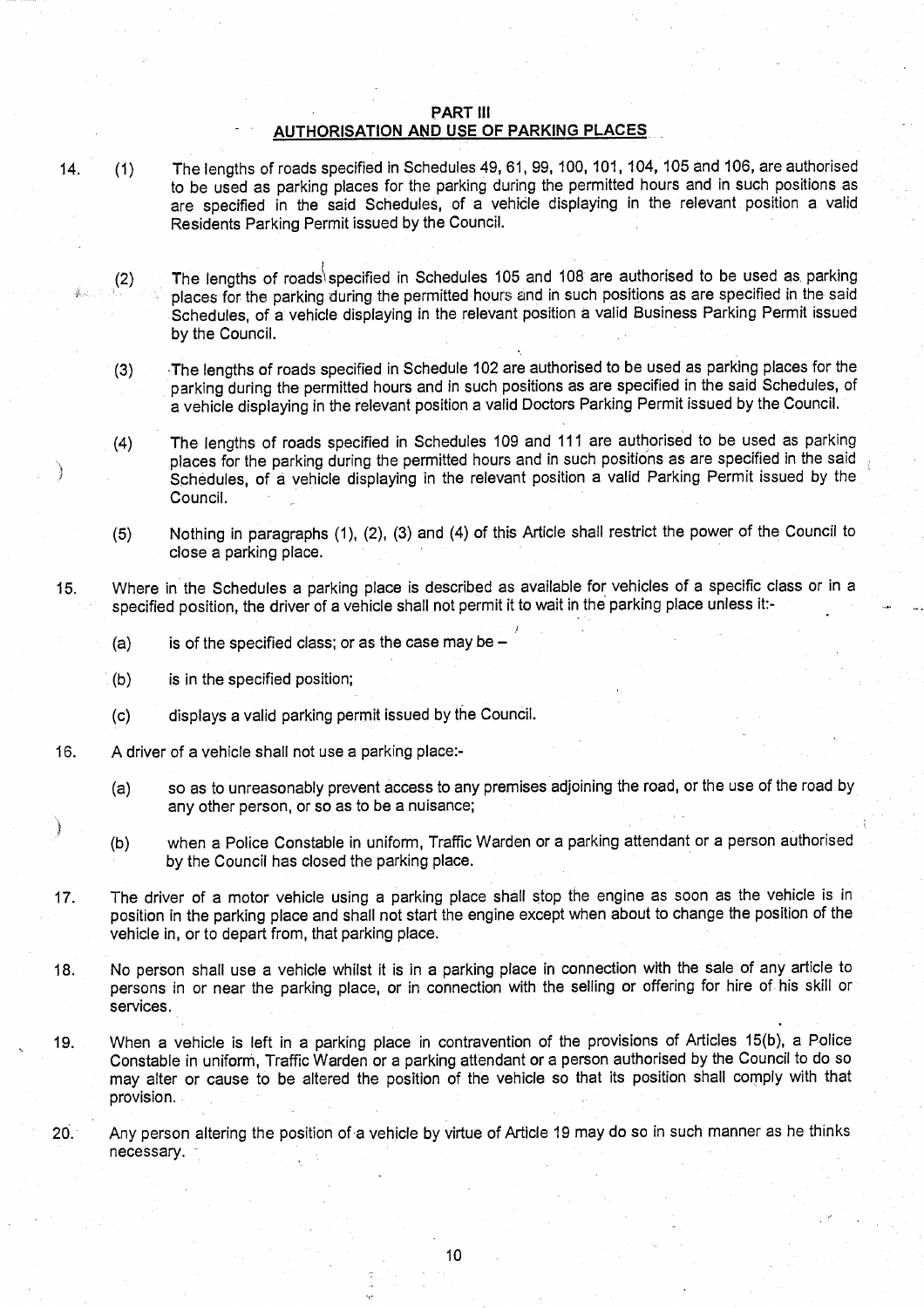- 21. A Police Constable in uniform, Traffic Warden or a parking attendant or a person authorised by the Council to do so may, in case of emergency, or in contravention of Article 16, remove or cause to be removed to any place he thinks fit any vehicle left in a parking place.
- 22. Any person removing or causing to be removed a vehicle from a parking place in accordance with Article 21 shall provide for the safe custody of the vehicle.

# PART IV **PERMITS**

- 
- 23 . (1) Any resident or doctor, who is the owner of a vehicle of the following **class** , that ,is to say a **passenger vehicle, a goods vehicle** , **a invalid carriage or a motorcycle may apply to the Council or** an authorised agent for a permit for the parking of that vehicle in a parking place specified in paragraph (5) of this Article and any such application shall be made on a form issued by and obtainable from the Council or authorised agent and shall include the particulars and information required by such form to be supplied.
	- (2) The Council or authorised **agent** .may at any time require an applicant for a permit or a permit holder to produce to an officer of the Council or authorised agent such evidence in respect of an application for. a permit as they may reasonably require to verify the particulars or information given to them or to verify that the permit is valid.
	- (3) The Council **or authorised agent upon being satisfied that the applicant is :-**
		- **(a) a resident who is the owner of a vehicle of the class specified in paragraph** (**1) of this** Article, **shall issue to the applicant a Residents Parking Permit for the leaving during the** permitted hours in a parking place of the vehicle to which such permit relates, by the owner **or by any person using such vehicle with,the consent of the owner** (**other than a person to** whom such vehicle has been let for hire and reward);
		- **(b) a Doctor**, **who is the owner of a vehicle of the class specified in paragraph** (**1) of this** Article, **shall issue to the applicant I Doctors Parking Permit for the leaving at any time in the Doctors Parking Place specified thereon such vehicles as they are satisfied are used by fully registered persons who are liable to be called of necessity to emergencies away** from the surgery or consulting room shown on the application to the extent that the need **for special parking arrangements is justified and to whom no suitable alternative parking facility is available within a reasonable distance.**
	- (4) A resident **shall not be entitled to be in possession of more than one permit at any one occasion .**
	- (5) (a) , a Residents Parking Permit shall only be a valid for use in a parking place specified in Schedules 49, 61, 99, 100, 101, 104, 105, 106, 109 and 111 ;
		- **(b) a Doctors Parking Permit shall only be valid for use in a parking place specified in Schedule 102 .**
- **24. Notwithstanding the provisions contained in Article 23 the Council may also grant permits to such other persons as** they may think fit.
- 25. (1) A permit holder (whether of a Residents or Doctors Parking Permit), may surrender such permit to **the Council or authorised agent at any time and shall surrender such permit to the Council or authorised agent on the occurrence of any one of the events set out in paragraph** (**3) of this A**rt**icle .**
	- (2) The Council or authorised agent may, by notice in writing served on the permit holder at the address shown by that person on the application for the permit or at any other address believed to be that person's residence, withdraw a permit if it appears to the Council or authorised agent that **any one of the events set out in paragraph (3) of this Article has occurred and the permit holdershall surrender the permit to the Council or authorised agent within 48 hours of the receipt of the** aforementioned notice .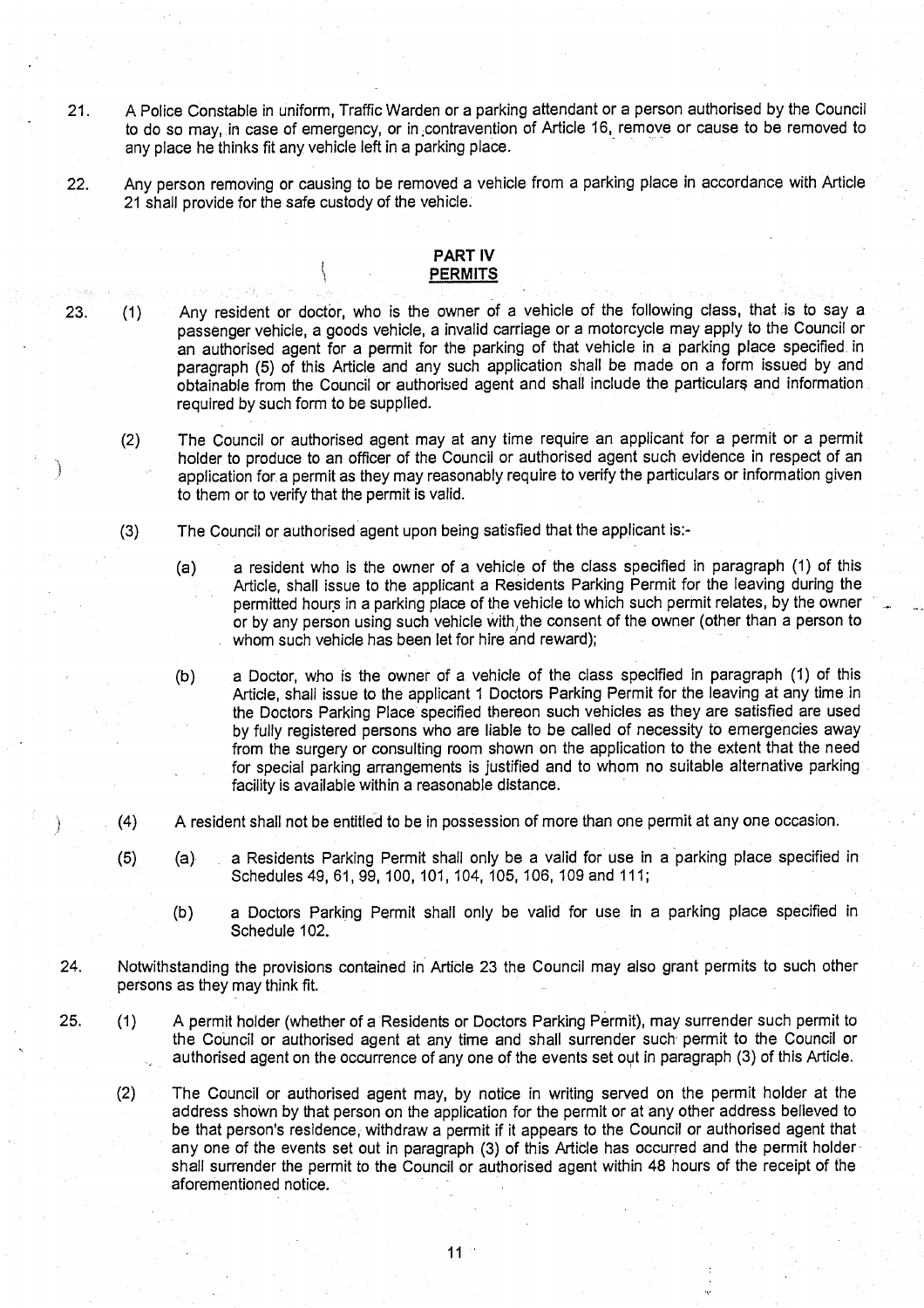- (3) The events referred to in the foregoing provisions of this Article are:-
	- (a) the permit holder **ceasing to be a resident;**
	- (b) the permit holder ceasing to be the owner of the vehicle in respect of which the permit was **issued;**
	- (c) the vehicle in respect of which such permit was issued being adapted or used in such a manner that it is not a vehicle of the class specified in Article 23(1);
	- $(d)$  the issue of a duplicate permit by the Council under the provisions of Article 28;
	- (e) the expiry **of the period** for which the **permit was issued;**
	- **(f) where a permit is issued to any person upon receipt of ~a cheque and the cheque is subsequently dishonoured** , **the permit shall cease to be of any effect ;**
	- (g) in the case of a fully registered person holding a Doctor's Parking Permit:-
		- **(i) the,vehicle or any vehicle in respect of which the permit was issued ceasing to be used by a fully registered person who is liable to be called of necessity to** emergencies away from the surgery or consulting room shown on the application for the permit to the extent that the need for special parking arrangements is **justified;**
		- **(ii) the revocation of the designation of the parking place in respect** of which the **permit was issued .**
- 26. Without prejudice to the provisions of Article 25, a permit **shall cease** to be valid at the expiration of the period specified thereon:-
	- **(a) which period**, **in the case of a Residents or Doctors Permit** , **shall not exceed a period of twenty**three months from the end of the month during which it first became valid;

or on the occurrence of any one of the events set out in paragraph (3) of Article 25, whichever is the earlier .

27. (1) A holder of a Doctors Parking Permit, may at any time apply to the Council or authorised agent for **a permit issued to him to be amended so as to relate to any other vehicle, being a vehicle which is** used by a fully registered person who are liable to be called of necessity to emergencies away from **the surgery or consulting room shown on the application to the extent that the need for special parking arrangements can be justified .**

Ì

- (2) Upon receipt of an application pursuant to paragraph (1) of this Article and of the relevant permit, the Council or authorised agent may amend the permit accordingly, or to such extent as they think **fit, or at their discretion issue a revised permit, and if a revised permit is so issued** , **the permit shall become invalid and shall be surrendered to the Council .**
- 28. (1) If a permit is accidentally mutilated or defaced or the figures or particulars thereon have become **illegible or the colour of the permit has become altered by fading or otherwise, the permit holder shall surrender it to the Council or authorised agent and apply to the Council or authorised agent for the issue to him of a duplicate permit, whereupon Council or authorised agent, shall issue a duplicate permit so marked and upon such issue the original permit shall become invalid .**
	- (2) If a permit is lost or destroyed, the permit holder may apply to the Council or authorised agent for **the issue to him of a duplicate permit and the Council or authorised agent upon being satisfied as to such loss or destruction** , **shall issue a duplicate permit so marked and upon such issue the** permit shall become invalid.
	- (3) All the provisions of this Order shall apply to a duplicate permit to the same extent as they applied to the original permit.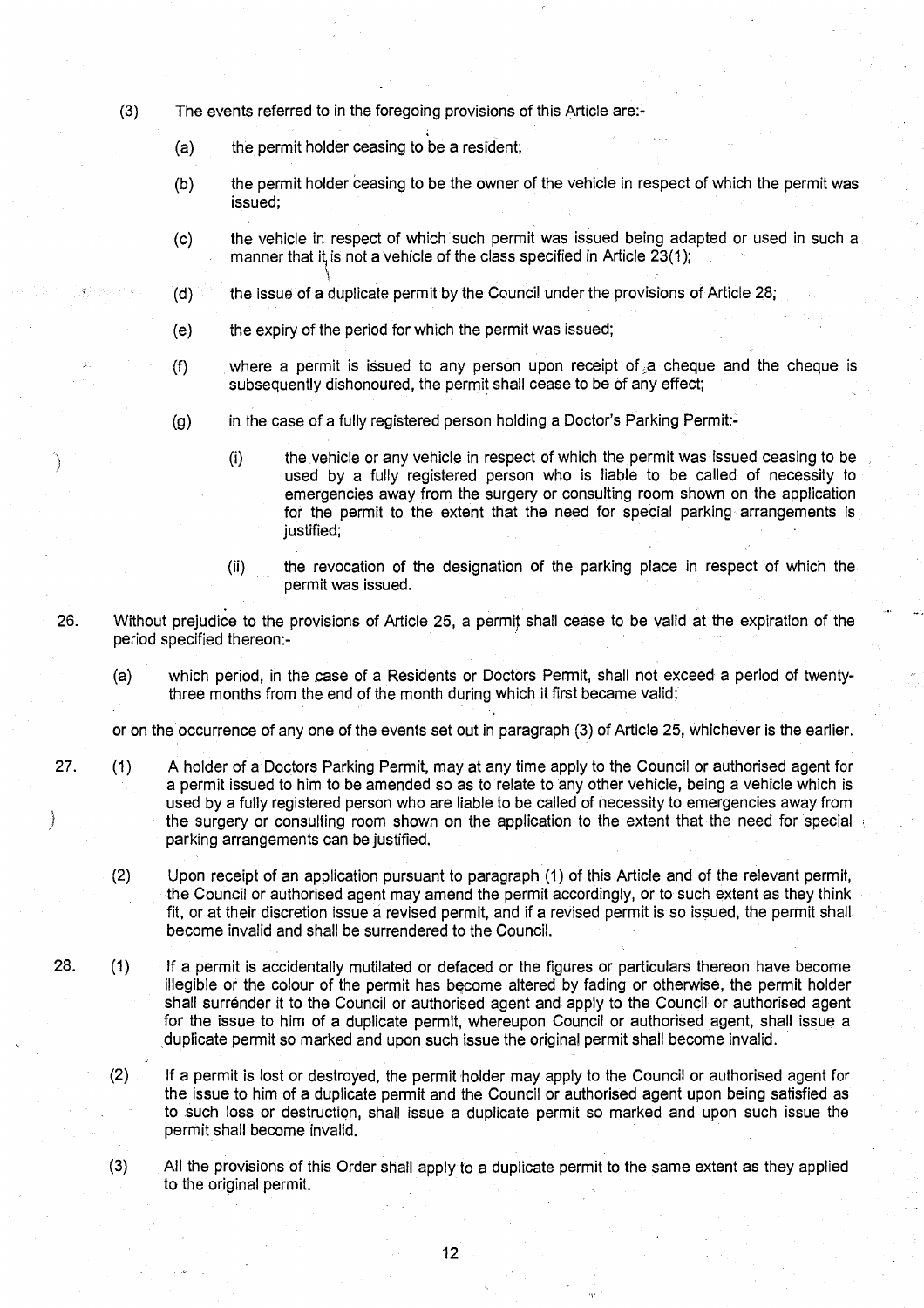- 29. A permit shall be in writing and shall include the following particulars:-
	- (a) the registration mark of the vehicle in respect of which the permit has been issued;
	- $(b)$  the period during which, subject to the provisions of Article 25, the permit shall remain valid;
	- (c) an authentication that the permit has been issued by the Council;
	- (d) a code indicating the parking area for which the permit is valid.
- 30. At all times during which a vehicle is left in a parking place specified in Schedules 49, 99, 100, 101, 102, '104, 105, 106, 108, 109 and 111 during the permitted hours, there shall be displayed in the relevant position a permit issued in respect of that vehicle valid for parking place.
- 31. When a permit has been displayed in accordance with the provisions of Article 30, or where a penalty charge notice has been attached to the vehicle in accordance with Article 33(2), no person other than a Police Constable in uniform,'Traffic Warden or a parking attendant shall remove such permit or notice from the vehicle unless authorised to do so by the driver of that vehicle .
- 32. Notwithstanding the foregoing provisions of this Order, the Council may at its discretion issue a discretionary Notice allowing a specific vehicle to wait in a road or a parking place during the hours of operation of any restriction or prohibition to the contrary .

### PART V CONTRAVENTION **OF ORDER**

- 33. (1) If a vehicle is left in a parking place during the permitted hours or in any road or length of road in contravention of any provision of this Order, a penalty charge shall be payable and/or the vehicle may be removed from that location.
	- (2) A separate penalty shall become payable in respect of each new calendar date.
	- (3) In the case of a vehicle in respect of which a penalty charge is payable, a penalty charge notice showing the information required by section 66(3) of the Road Traffic Act 1991 may then be issued by a parking attendant in uniform in accordance with section 66(1) of the said Act .
	- (4) If a vehicle is left after a penalty charge has been incurred, a parking attendant in uniform or a person acting under his direction may attach to the vehicle an immobilisation device and a notice in accordance with the requirements of section 69(1) and (2) of the Road Traffic Act 1991 and that vehicle shall only be released from the device on payment of the penalty charge, or as the case may be a reduced penalty charge, along with such **release fee** as may be required by the Council .
	- (5) Where a parking attendant has removed or caused to be removed a vehicle in accordance with paragraph (1) of this Article:-
		- (a) he shall provide for the safe custody of the vehicle;
		- (b) the Council shall be entitled to recover from the person responsible such charges in respect of the removal, **storage and** disposal of the vehicle as it might prescribe from time to time;
		- (c) the provisions of the Road Traffic Regulation Act 1984 as amended shall apply to the disposal of any such vehicle removed by or on behalf of the Council pursuant to this Article.

Nothing in paragraphs (4) and (5) of this Article shall apply in respect of a vehicle displaying in the relevant position a valid disabled person's badge issued by any local authority.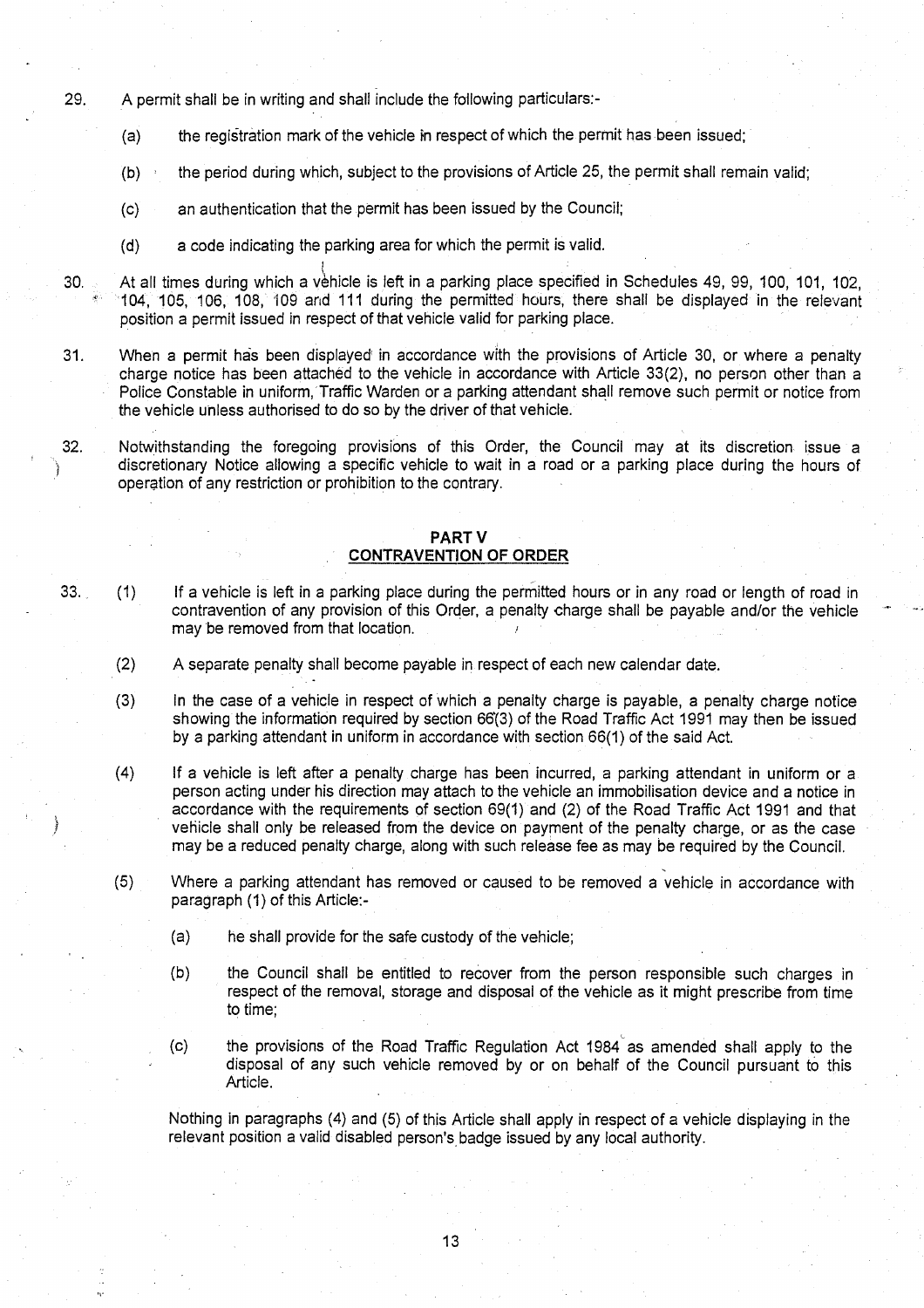# PART VI **REVOCATIONS**

- 34. The Borough of Reading (Caversham East Zone C)(Special Parking Area) Waiting Restrictions and Parking Places) Order 2000 shall be revoked.
- 35. Item 11 in Schedule 4 to the Borough of Reading (Special Parking Area)(Waiting Restrictions and Parking Places) Revision Order 2001 shall be revoked.
- 36. The references to Montague Street, Peppard Road, Queensway, South View Avenue and Washington Road in Schedule 22 to The Borough of Reading (School Entrance Markings) (Prohibition of Stopping 2002 shall be revoked.
- 37. Items 11,12 and-13 in Schedule 4 to The Borough of Reading ((Special Parking Area)(Waiting Restrictions) Revision Order 2002 shall be revoked.

THE COMMON SEAL of the READING ) BOROUGH COUNCIL was hereunto affixed this  $\&$  day of February 2003 in the presence of:-

| Minute     | Min 37 TMAP<br>3.9.02 |
|------------|-----------------------|
| Originator | PВ                    |
| Seal No.   |                       |
| Checked    |                       |

Authorised Signatory

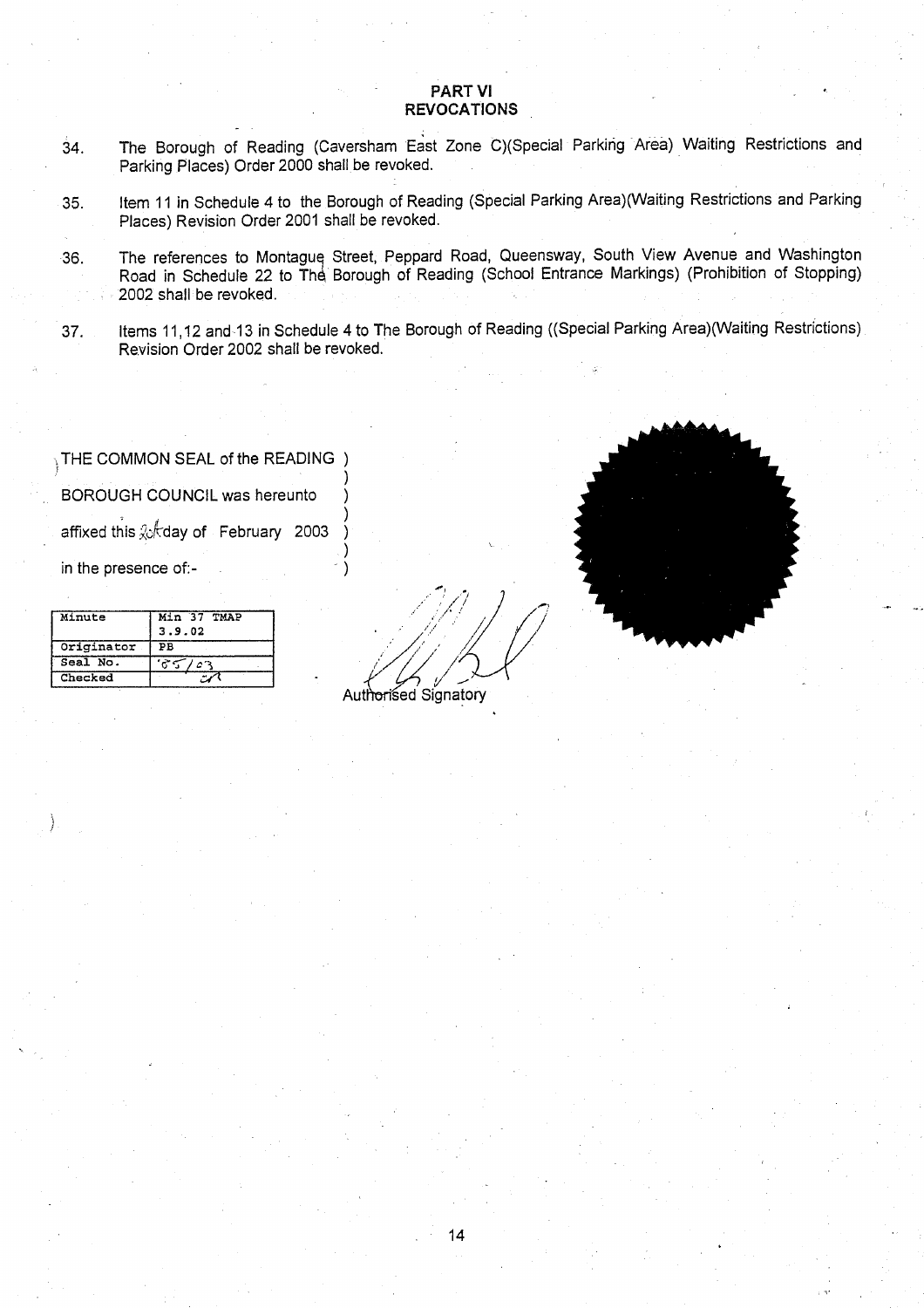### **LIST.OF SCHEDULES**

- 4 No Waiting At Any Time
- 22 No Stopping on **.Sch of Entrance Markings**

y

- 23 No Waiting **Mon-Sat 8am-6.30pm**
- **28 No Waiting** At Any Time/**No Loading Mon-Sat 8 .15am-9.15am and 4pm-6 .15pm**
- **49 Shared Use** Resident **Permit Holders** Only (Monday **to Sunday, 24 Hrs) OR 2 hours Limited** Waiting - No Return within 2 hours 9.00am to 5.30pm Monday to Friday.
- 57 No Waiting At Any Time**/No Loading Mon-Sat 8am** -**6.30pm**
- **499 Addresses For The Issue Of Residents and Business Parking Permit s**

**Schedules** 1-3,5-21,24-27,29-**48,49-56**, **58-99 and 100**-**498 are not appended to this Order** (Article 5(c))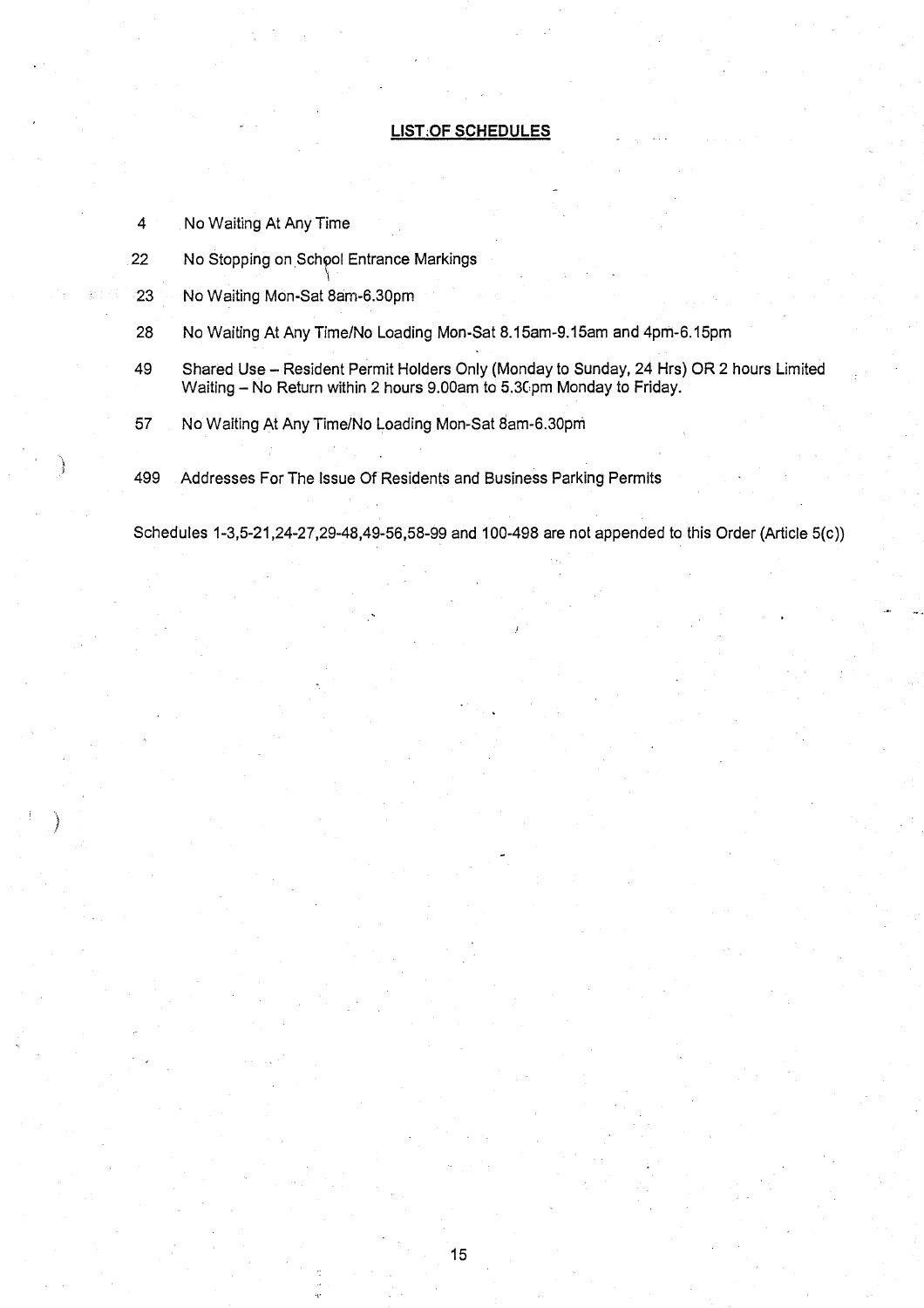## **Schedule No. 4 No Waiting At** Any Time *(Referred* to *in Article 6(d))*

ì

| (1)  | Briant's Avenue, west side<br>from a point 14 metres south of its junction with Nelson Road to a point 17 metres north of that<br>point         |
|------|-------------------------------------------------------------------------------------------------------------------------------------------------|
| (2)  | Briant's Avenue, west side<br>from a point 16 metres south of its junction with Marsack Street to a point 15 metres north of that<br>junction   |
| (3)  | Briant's Avenue, west side<br>from its junction with South View Avenue to a point 31 metres south of that junction                              |
| (4)  | Briant's Avenue, east side<br>from its junction with Gosbrook Road to a point 21 metres north of that junction                                  |
| (5)  | Briant's Avenue, east side<br>from a point 90 metres north of its junction with Gosbrook Road to a point 36 metres north of that<br>point       |
| (6)  | Briant's Avenue, east side<br>from a point 165 metres north of its junction with Gosbrook Road to a point 35 metres north of that<br>point      |
| (7)  | Briant's Avenue, east side<br>from a point 73 metres south of its junction with South View Avenue to a point 38 metres south of<br>that point   |
| (8)  | Briant's Avenue, east side<br>from its junction with South View Avenue to a point 30 metres south of that junction                              |
| (9)  | South View Avenue, north side<br>from its junction with Donkin Hill to a point 39 metres south-west of that point                               |
| (10) | South View Avenue, south side<br>from a point 15 metres west of its junction with Briant's Avenue to a point 25 metres east of that<br>junction |
| (11) | Donkin Hill, west side<br>from its junction with South View Avenue to a point 24 metres north of that junction                                  |
| (12) | Donkin Hill, east side<br>from its junction with Lower Henley Road to a point 20 metres north of that junction                                  |
| (13) | Lower Henley Road, north side<br>from its junction with Donkin Hill to a point 44 metres north-east of that junction                            |
| (14) | Lower Henley Road, south side<br>from its junction with Star Road to a point 44 metres north-east of that junction                              |
| (15) | Star Road, east side<br>from its junction with Lower Henley Road to a point 20 metres south of that junction                                    |
| (16) | Star Road, east side<br>from a point 70 metres south of its junction with Amersham Road to a point 41 metres south of that<br>junction          |

ķ.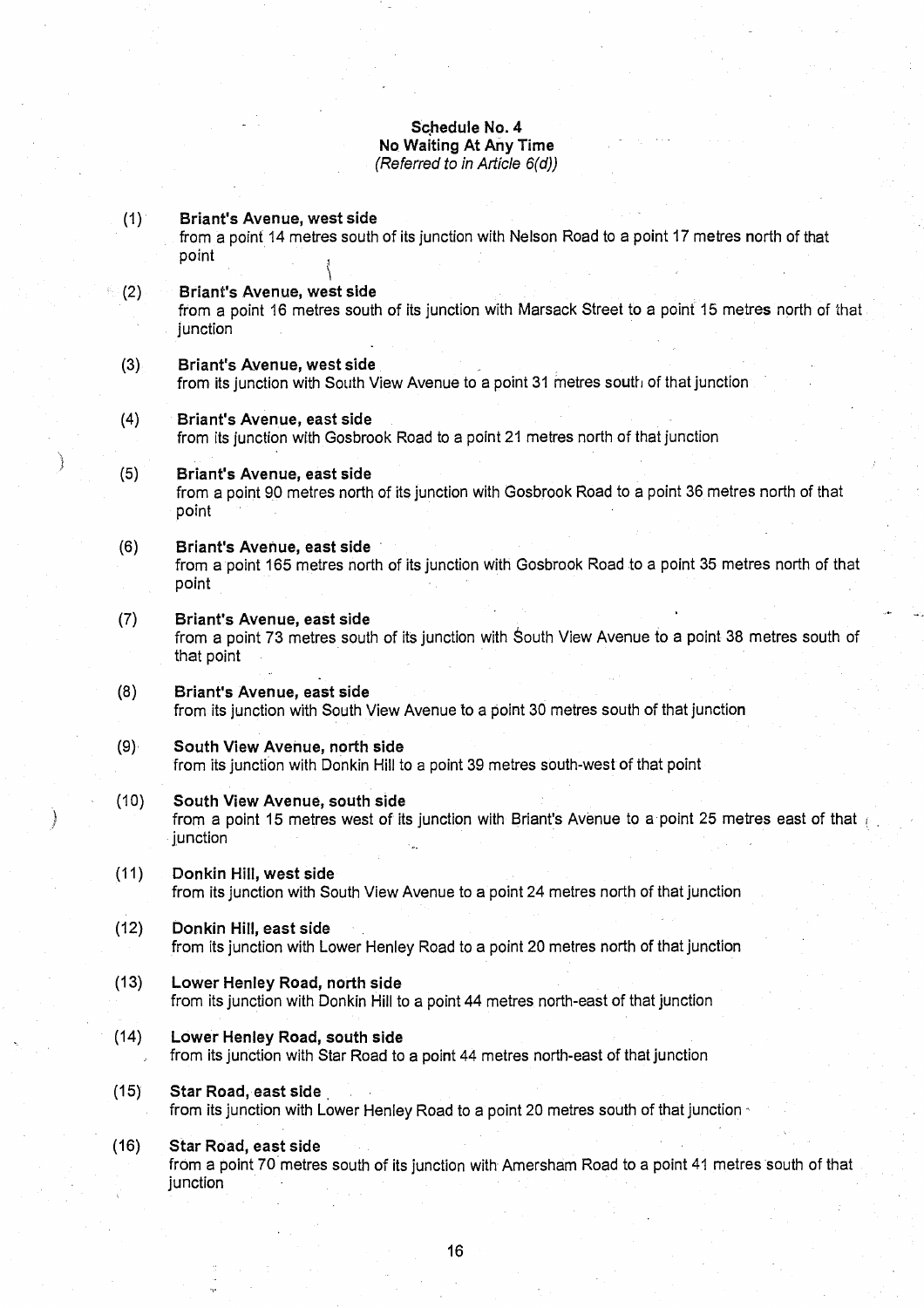Sch 4 (17) Star **Road**, **west side** from its junction with South View Avenue to a point 35 metres south of that junction **(18) Star Road, west side** from a point 19 metres north of its junction with Gosbrook Road to a point 15 metres south of that junction **(19) Forge Close**, **east side** from its junction with Gosbrook Road to a point 17 metres south of that junction (20) Forge Close, **west side** from its junction with Gosbrook Road to a point 15 metres south of that junction (21) Send Road, **west side** from its junction with Gosbrook Road to a point 15 metres south of that junction (22) Send Road, **east side** from its junction with Gosbrook Road to a point 15 metres south of that junction (23) Mill Road, **west sid <sup>e</sup>** from its junction with Gosbrook Road to a point 11 metres south of that junction (24) Mill Road, **east side** from its junction with Gosbrook Road to a point 11 metres south of that junction (25) Ardler **Road**; **west side** from its junction with Gosbrook Road to a point 12 metres north of that junction (26) Ardler **Road**, **east side** from its junction with Gosbrook Road to a point 13 metres north of that junction **(27) Montague Street**, **north side** from its junction with Briant's Avenue to a point 10 metres west of that junction **(28) Montague** Street, **south side** from its junction with Briant's Avenue to a point 9 metres west of that junction **(29) Nelson Road**, **no**rt**h side** to a point 16 metres west of that junction **(30) Nelson Road**, **south side** from its junction with Briant's Avenue to a point 16 metres west of that junction **(31) Marsack Street**, north side to a point 14 metres west of that junction **(32) Marsack Street**, **south side** from its junction with Briant's Avenue to a point 13 metres west of that junction (33) St John**'s Road**, **west side** from its junction with Gosbrook Road to a point 15 metres north of that junction (34) St John'**s Road**, **east side** from its junction with Gosbrook Road to a point 15 metres north of that junction (35) Briant'**s Avenue** , **west side** from its junction with Gosbrook Road to a point 18 metres north of that junction (36) King'**s Road,,no**rt**h side**

from its junction with George Street to a point 10 metres east of that junction

17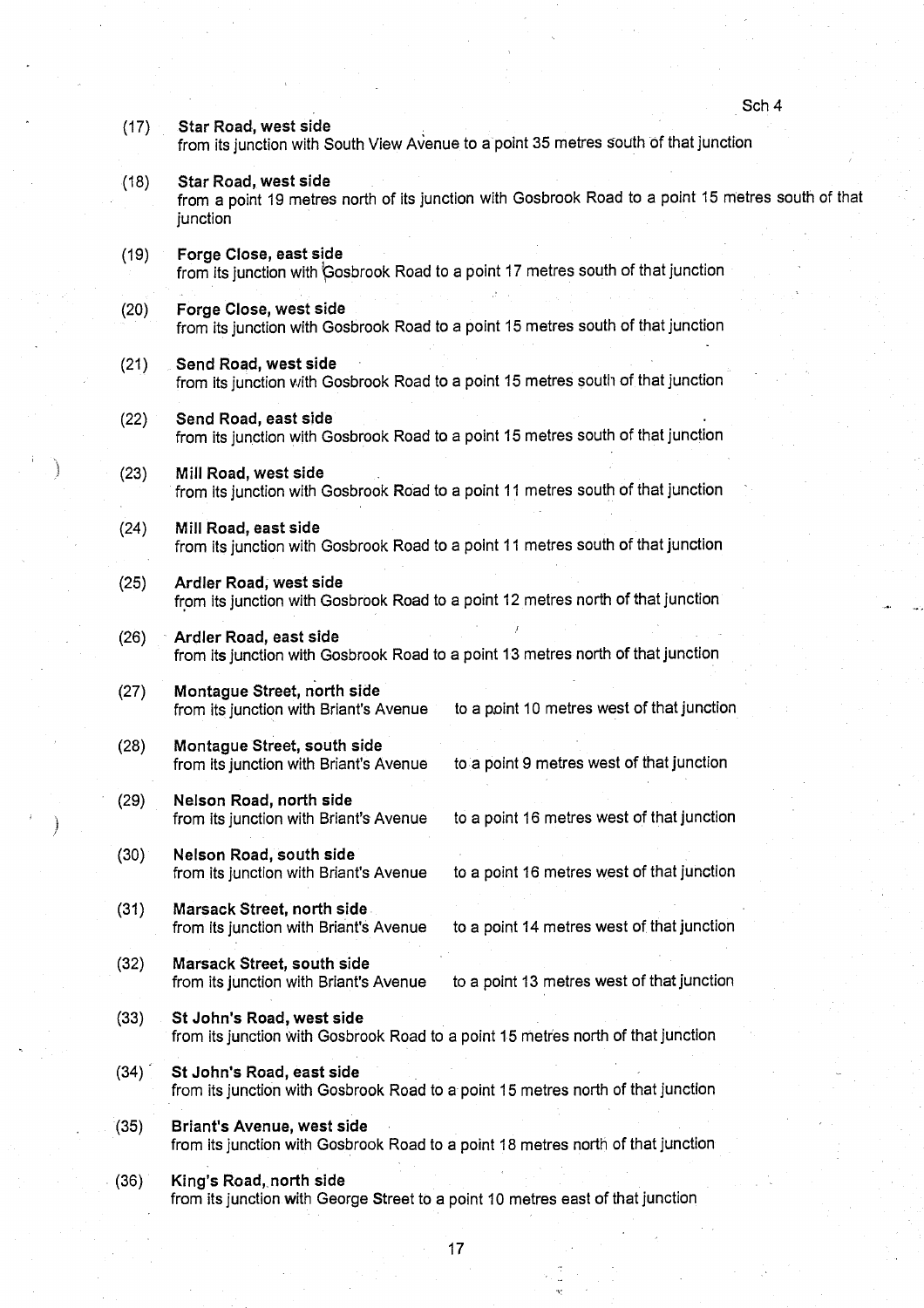Sch 4 (37) King'**s Road, north side** from its junction with Coldicutt Street to a point 10 metres west of that junction (38) King'**s Road**, **south side** from its junction with George Street to a point 8 metres east of that junction (39) King'**s Road**, **south side** from its junction with Coldicutt Street to a point 10 metres west of that junction (40) Queen'**s Road**, **north side** from its junction with George Street to a point 8 metres east of that junction (41) Queen'**s Road**, **north side** from its junction with the west side of Coldicutt Street westwards for a distance of 10 metres and from its junction with the east side of Coldicutt Street to a point 10 metres east of that point (42) Queen'**s Road**, **north side** from its junction with Mill Road to a point 11 metres west of that junction (43) Queen's Road, south side from its junction with Mill Road to a point 11 metres west of that junction (44) Queen**'s Road**, **south side** from a point 34 metres west of its junction with Mill Road to a point 43 metres west of that point (45) Queen'**s Road**, **south side** from its junction with George Street to a point **8 metres east** of that junction (46) Piggott'**s Road**, **east side** from its junction with Monkley Court to a point 7 metres south of that junction (47) Piggott'**s Road**, **west side** from a point 84 metres south of its junction with Champion Road to a point 10 metres north of its junction with Mill Green (48) Monkley Court, **south side** from its junction with Piggott's Road to a point 6 metres east of that junction (49) Monkley Court, **south side** from its junction with Piggott's Road to a point 6 metres east of that junction (50) Piggott'**s Road, east side** from its junction with Monkley Court to a point 7 metres north of that junction **(51) Mill Road**, **west side** from, a point 8 metres north of its junction with Queens Road to a point 9 metres south of that junction **(52) Mill Road**, **east side** from its junction with Champion Road to a point 19 metres south of that point (53) Coldicutt **Street**, **west side** from its junction with Gosbrook Road to a point 11 metres south of that junction (54) Coldicutt **Street**, **west side** from its junction with King's Road to a point 12 metres south of that junction and from its junction with King's Road to a point 11 metres north of that junction (55) Coldicutt **Street**, **west side** from its junction with Queen's Road to a point 9 metres north of that junction

**18**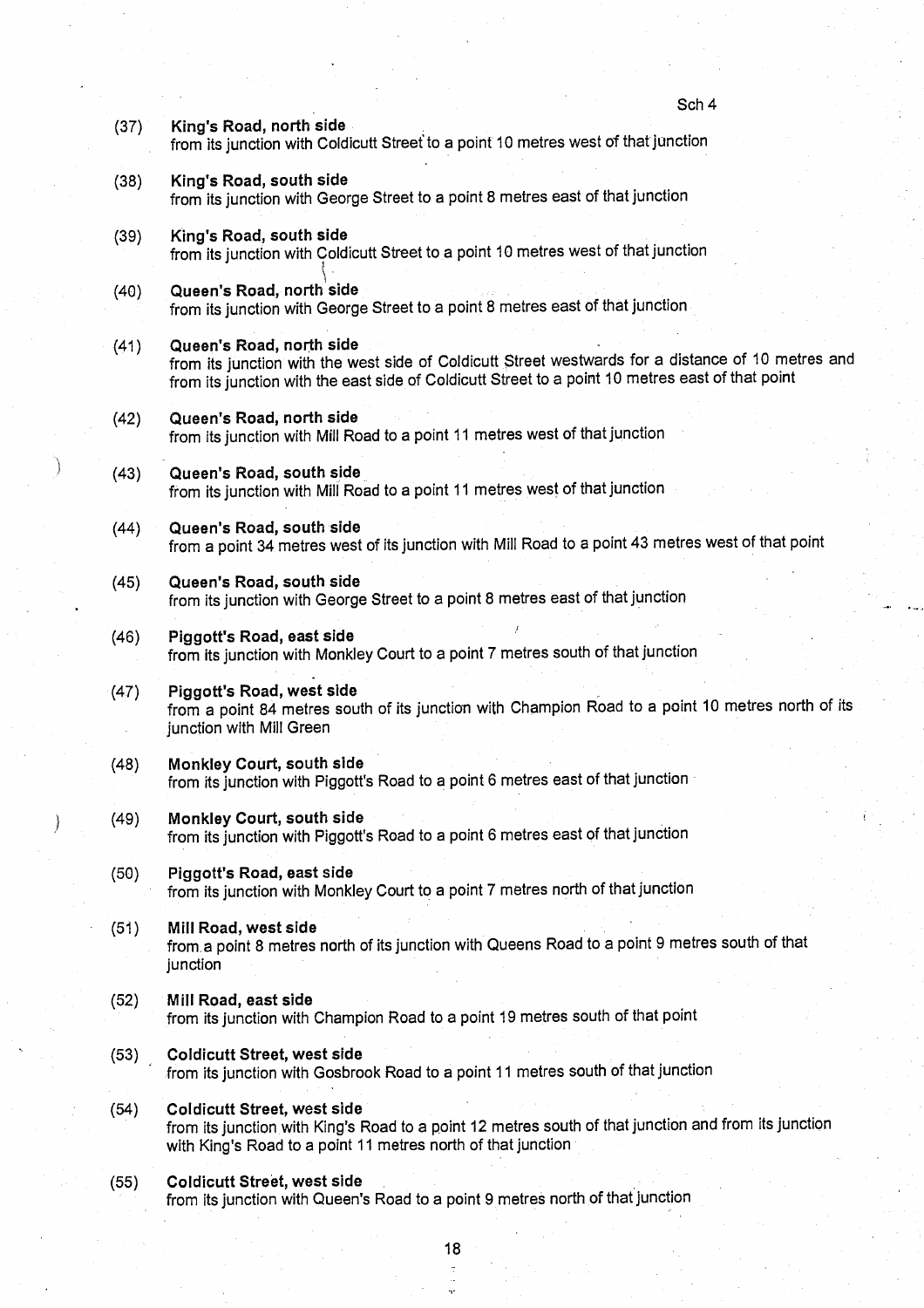Sch<sub>4</sub>

- (56) Coldicutt **Street, east side** from its junction with Gosbrook Road to a point 11 metres south of that junction
- (57) Coldicutt **Street, east side** from a point 52 metres south of its junction with Gosbrook Road to a point 28 metres south of that point
- (58) Coldicutt **Street, east side** from its junction with Queen's Road for a distance of 9 metres north of that junction
- (59) Gosbrook **Road**, **north side** from a point 42 metres west of its junction with Star Road to a point 50 metres west of its junction with Briants Avenue
- (60) Gosbrook **Road**, **north side** from a point 69 metres east of its junction with St John's Road to a point 34 metres west of that junction
- **(61) Gosbrook Road** , **north side** from a point 25 metres east of its junction with Ardler Road to a point 38 metres west of its junction with Ardler Road
- (62) Gosbrook **Road**, **south side** from its junction with Star Road for a distance of 38 metres west
- (63) Gosbrook **Road**, **south side** from its junction with Forge Close to a point 13 metres west of its junction with Send Road
- (64) Gosbrook **Road**, **south side** from a point 28 metres east of its junction with Mill Road to a point 49 metres west of its junction with Coldicutt Street
- (65) Gosbrook **Road** , **south side** from a point 123 metres west of its junction with Coldicutt Street for a distance of 37 metres in a westerly direction
- (66) Gosbrook **Road**, **north side** from its junction with Star Road for a distance of 18 metres west
- (67) Chiltern **Road** , **west side** from its junction with Henley Road to a point 32 metres north of that junction
- (68) Chiltern Road, **east side** from its junction with Henley Road to a point 32 metres north of that junction
- (69) Kiln **Road**, **both sides** from its junction with Peppard Road to a point 10 metres north-east of that junction
- (70) Lowfield **Road**, **no**rt**h side** from its junction with Peppard Road to a point 29 metres east of that junction
- (71) Lowfield **Road**, **south side** from its junction with Peppard Road to a point 34 metres east of that junction
- (72) Peppard **Road**, **north side** from its junction with Peppard Road to its junction with Lowfield Road.
- (73) Peppard **Road**, **south side** from its junction with Buckingham Drive to its junction with Lowfield Road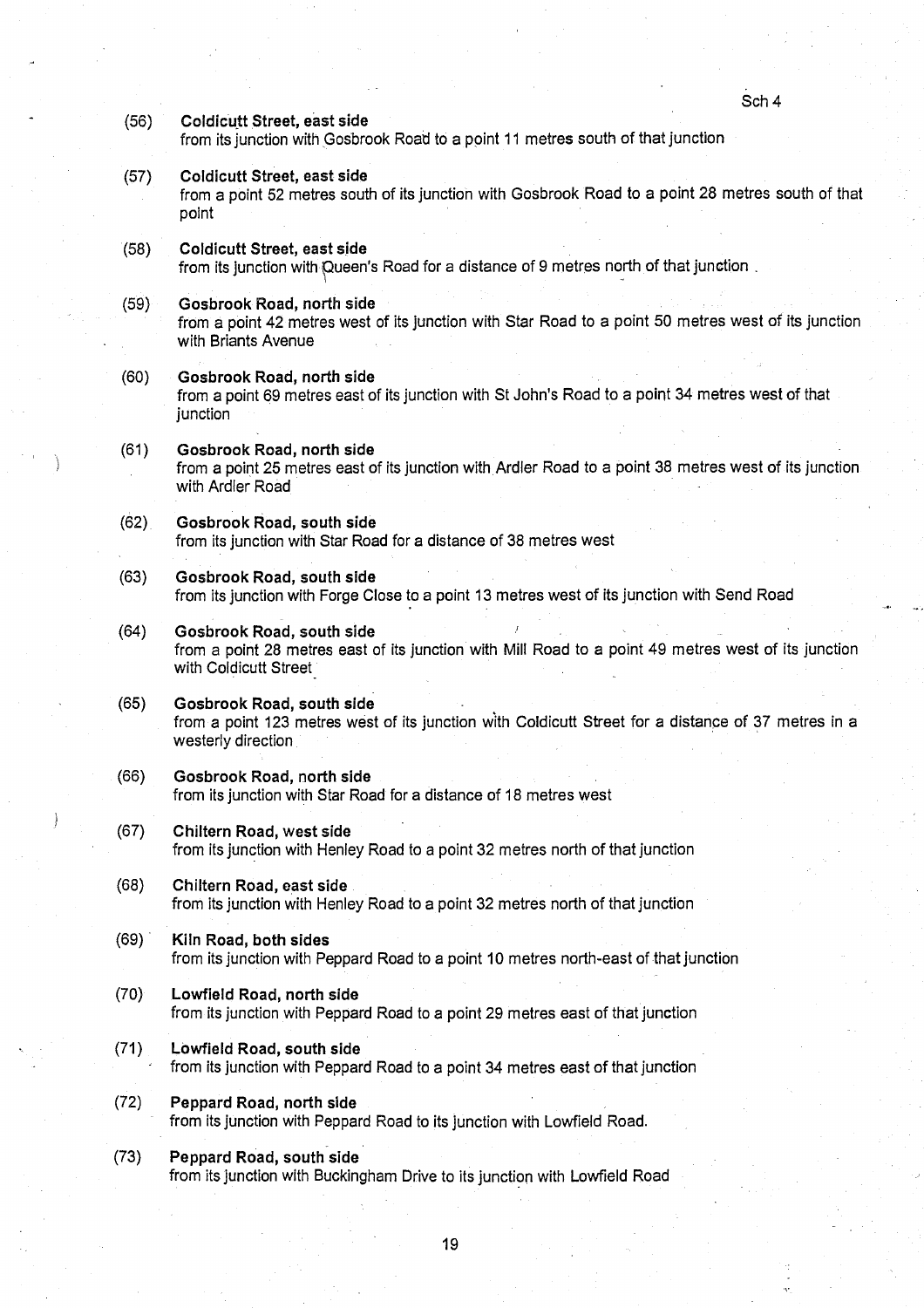Sch 4

- (74) Peppard **Road**, **west side** from a point opposite its junction with Lowfield Road to a point 29 metres south of that junction (75) Peppard **Road**, **east side** from its junction with Lowerfield Road to a point 35 metres south of that junction (76) Chiltern **Road**, **west side** from its junction with Hpnley Road to a point 21 metres north of that junction (77) Chiltern **Road**, **east side** from its junction with Henley Road to a point 22 metres north of that junction (78) Peppard **Road**, **west side** from a point 88 metres east and south of its junction with Buckingham Drive to a point 14 metres south of that point (79) Peppard **Road**, north-**east side** from a point 128 metres north of its junction with Wetherby Close to a point 44 metres west of its junction with Lowfield Road (80) Peppard **Road** , **south**-**west side**
	- from a point 115 metres north of its junction with Wetherby Close to a point 35 metres east of its junction with Buckingham Drive
- (81) Lowfield **Road**, **no** rt**h side** from its junction with Peppard Road to a point 26 metres east of that junction
- (82) Lowfield **Road**, **south side** from its junction with Peppard Road to a point 23 metres east of that junction
- (83) Peppard **Road**, **south**-**east side** from a point 35 metres east of its junction with Buckingham Drive to a point 43 metres east and south of that point
- (84) Donkin Hill, **west side** from, its junction with Henley Road to a point 30 metres south of that junction
- (85) Donkin Hill, **east side** from its junction with Henley Road to a point 29 metres south of that junction
- (86) Star Road, **east sid <sup>e</sup>**
	- from a point 15 metres south of its junction with Amersham Road to a point 18 metres north of that junction
- (87) Amersham **Road**, north side from its junction with Star Road to a point 15 metres east of that junction
- (88) Amersham **Road**, **south side** from its junction with Star Road to a point 15 metres east of that junction
- **(89) Douglas Road**, **north side** from its junction with Star Road to a point 14 metres east of that junction
- **(90) Douglas Road** , **south side** from its junction with Star Road to a point 14 metres east of that junction
- (91) Star **Road**, **west side** from a point 51 metres north of its junction with Gosbrook Road to a point 60 metres north of that point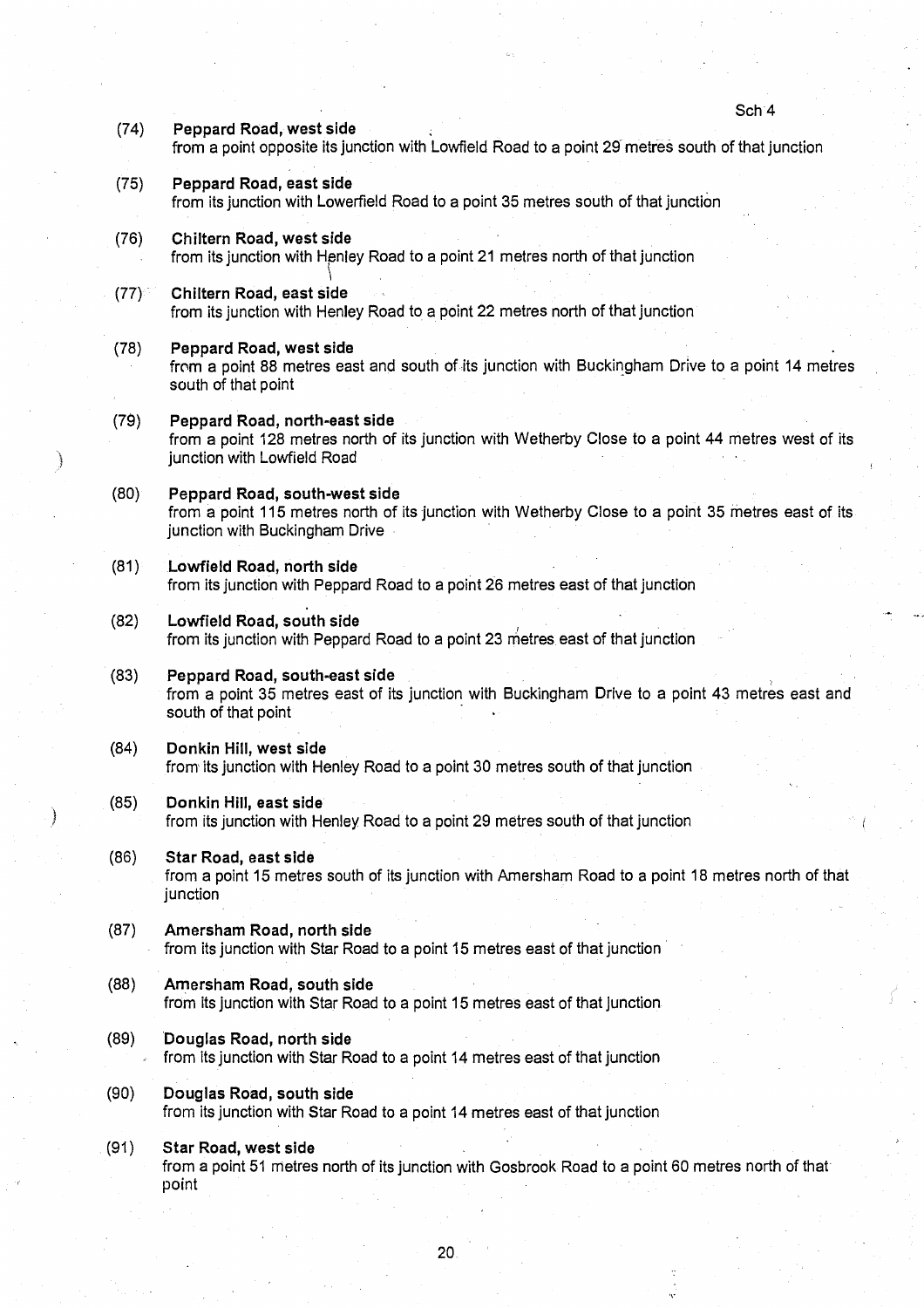Sch 4

#### (92) Briant's Avenue, **west side**

from a point 14 metres south of its'junction with Montague Street to a point 16 metres north of that junction

### (93) All Hallows **Road**,**west side**

Between the boundary to Reading Crematorium at the north end, and a point 24 metres south of that boundary.

#### (94) All Hallows **Road**, **cast side**

is.

Between the boundary to Reading Crematorium at the north end, and a point 44 metres south of that boundary.

# **(95) Montague Street**, **no**rt**h side**

From its junction with St John's Road to a point 8 metres east of that junction.

#### **(96) Montague Street**, **south side**

From its junction with St John's Road to a point 22 metres east of that junction .

#### St John'**s Road**, **east side**

From a point 6 metres north of its junction with Montague Street to a point 6 metres south of that junction.

# **Schedule No. 22 No Stopping on School Entrance Markings.**

# **(95) Montague Street**, **south side**

Between a point 90 metres west of the junction with Briant's Avenue and a point 115.5 metres west of that junction.

- (96) Peppard **Road**, **east side** Between a point 117 .5 metres north of the junction with The Horse Close and a point 204.5 metres north of that junction.
- (97) Queensway**, east side** Between a point 49 metres north of the junction with Ragley Mews and a point 74 .5 metres north and east of that junction.
- (98) South View Avenue, **south side** Between a point 5 metres west of the junction with Washington Road and a point 30 .5 metres west of that junction.

# **(99) Washington Road**, **west side** Between a point 7 .5 metres south of the junction with South View Avenue and a point 33 metres south of that junction.

### **Schedule No. 23 No Waiting Mon-Sat 8am-6.30pm** *(Referred to in Article 6(q))*

- (100) Briant's Avenue, **east side** from a point 21 metres north of its junction with Gosbrook Road to a point 49 metres north of that point
- (101) Gosbrook' **Road, no**rt**h side** from a point 18 metres west of its junction with Star Road for a distance of 24 metres west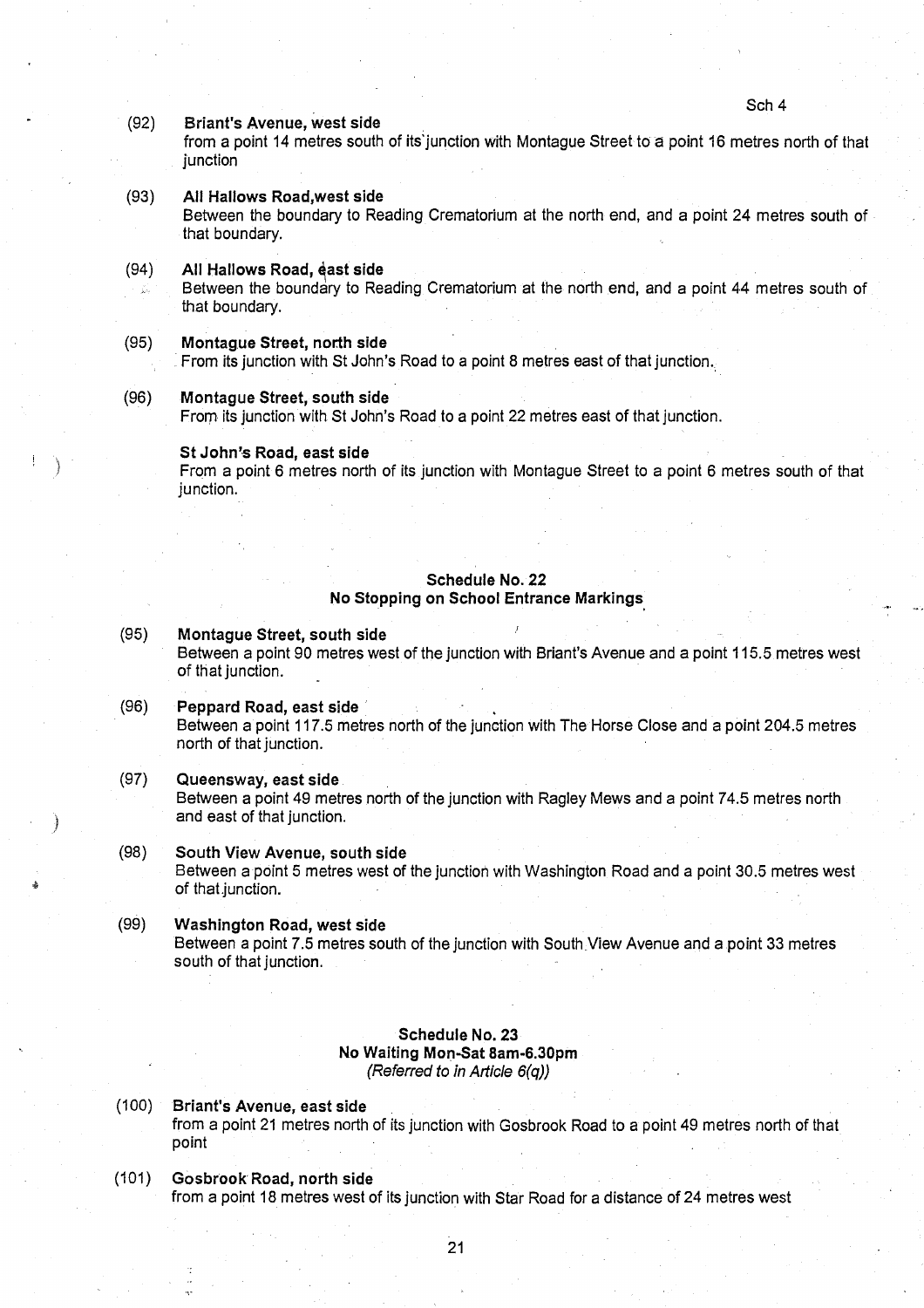(102) Gosbrook **Road, north side**

from a point 34 metres west of its junction with St John's Road for a distance of 79 metres west

- (103) Gosbrook **Road**, **north side** from a point 38 metres west of its junction with Ardler Road for a distance of 32 metres west
- (104) Gosbrook **Road** , **south side** from a point 13 metres west of its junction with Send Road for a distance of 79 metres west
- (10'5) Briant's Avenue, west side from a point 55 metres north of its junction with Gosbrook Road to a point 14 metres south of its junction with Montague Street
- **(106) Briant**'**s Avenue**, **west side** from a point 17 metres north of its junction with Montague Street to a point 14 metres south of its junction with Nelson Road
- (107) Briant's Avenue, **west side** from a point 17 metres north of its junction with Nelson Road to a point 16 metres south of its junction with Marsack Street

#### **Schedule No . 28**

No Waiting At Any Time/ **No Loading Mon-Sat 8** .**15am**-**9.15am and 4pm-6:15pm** *(Referred* to *in Article 6(v))*

- (108) Gosbrook **Road**, **south side** from its junction with George Street to a point 47 metres east of that junction .
- (109) Gosbrook **Road**, **north side** from a point 73 metres west of its junction with Washington Road to a point 20 metres east of that junction

#### **Schedule 49**

### **SHARED US E**

(A) Residents' Permit Holders Only - (Monday to Sunday, 24 Hrs)

OR

- **(B) 2 Hours Limited Waiting** '- **No Return Within 2 Hours 9 .00am to 5**.30pm ( **Monday to** Friday)
- (110) Queen'**s Road**, **no**rt**h side**

from a point 8 metres east of its junction with George Street to a point 10 metres west of the junction with Coldicutt Street

- **(111) Queen**'**s Road**, **south side** from a point 9 metres east of its junction with George Street to a point 11 metres west of its junction with Coldicutt Street
- (112) Queen'**s Road** , **south side** From a point 24 metres east of its junction with Coldicutt Street to a point 48 metres east of that junction.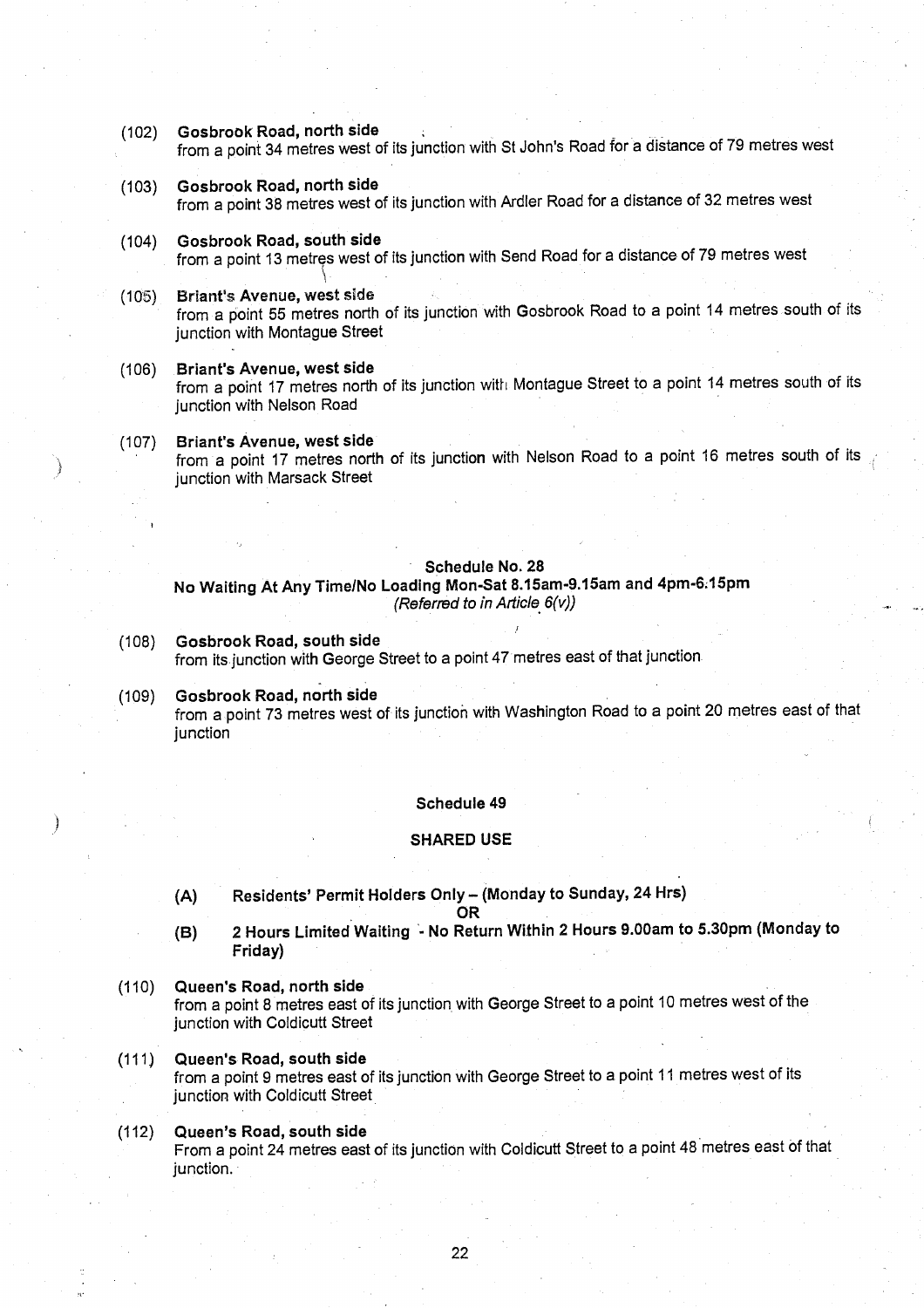Sch 49

#### (113) Coldicutt **Street**, **west side .**

from a point 10 metres south of its junction with King's Road to a point 10 metres north of the junction with Queen's Road

(114) Coldicutt **Street, east side**

from a point 81 metres south of its junction with Gosbrook Road to a point 117 metres south of that junction

## (115) Coldicutt **Street**, **ea't side**

from ,a point 12 metres south of its junction with Gosbrook Road to a point 52 metres south of that point

- (116) King'**s Road**, **south side** from a point 10 metres east of its junction with George Street to a point 10 metres west of its junction with Coldicutt Street
- (117) King **'s Road**, **north side**

from a point 10 metres east of its junction with George Street to a point 10 metres west of its junction with Coldicutt Street

#### **Schedule No. 57**

**No Waiting** At Any Time/**No Loading Mon-Sat** 8**am**-**6.30pm**

*(Referred to in Article* 6(ss))

- **(118) George Street**, **east side** for its entire length
- **(119) Washington Road**, **west side** from its junction with Gosbrook Road to a point 14 metres north of that junction
- (120) Washington **Road**, **east side** from its junction with Gosbrook Road to a point 14 metres north of that junction
- (121) George Street, **west side** for its entire length

# **Schedule No. 499**

Addresses For The Issue **Of Residents and Business Parking Permits**

**(1) Amersham Road (2) Ardler Road (3) Briant's Avenue (4) Chiltern Road (5) Coldicutt Street (6) Donkin Hil <sup>l</sup> (7) Douglas Road (8) Forge Close (9) George Street (10) Gosbrook Road (11) Kiln Road (12) King's Road (13) Lower Henley Road (14) Lowfield Road (15) Marsack Street x(16) Mill Road** (17) Monkley Court